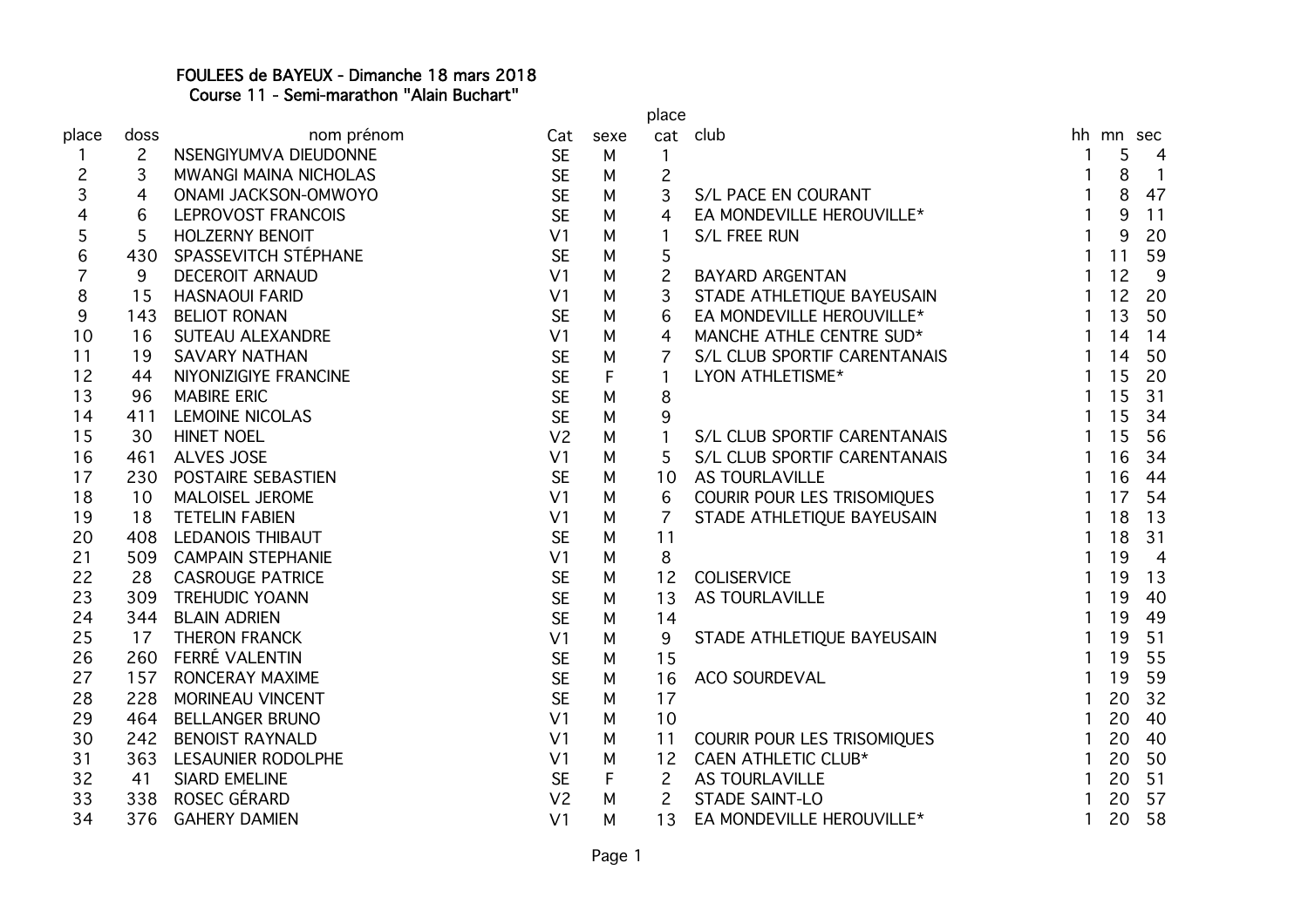| 35 |     | 532 VIARD JULIEN          | <b>SE</b>      | M | 18             |                             | $\mathbf{1}$ | 20 | 58                      |
|----|-----|---------------------------|----------------|---|----------------|-----------------------------|--------------|----|-------------------------|
| 36 |     | 531 DESMONTS LUDOVIC      | <b>SE</b>      | M | 19             |                             | $\mathbf{1}$ | 20 | 59                      |
| 37 |     | 168 GALODÉ JEAN-LOUIS     | V <sub>1</sub> | M | 14             | A3 ALENCON                  | $\mathbf{1}$ | 20 | 59                      |
| 38 |     | 14 VALABLE SAMUEL         | V <sub>1</sub> | M | 15             | CL COLOMBELLES              | $\mathbf{1}$ | 21 | 11                      |
| 40 |     | 275 BLOT DANY             | V <sub>1</sub> | M | 16             | EXAEQUO CDS                 | $\mathbf{1}$ | 21 | 28                      |
| 41 |     | 525 LEBARBIER SEBASTIEN   | V <sub>1</sub> | M | 17             | COURIR POUR LES TRISOMIQUES | $\mathbf{1}$ | 22 | 12                      |
| 42 | 261 | <b>BULOT DAVID</b>        | <b>SE</b>      | M | 20             |                             | $\mathbf{1}$ | 22 | 18                      |
| 43 | 433 | PERRIGAULT MICKAEL        | <b>SE</b>      | M | 21             | <b>GDM SAINT-JAMES</b>      | $\mathbf{1}$ | 22 | 24                      |
| 44 | 42  | <b>SIARD ANAIS</b>        | <b>SE</b>      | F | 3              | AS TOURLAVILLE              | $\mathbf{1}$ | 22 | 25                      |
| 45 | 11  | <b>BANVILLE CHRISTIAN</b> | V <sub>2</sub> | M | 3              | COURIR POUR LES TRISOMIQUES | $\mathbf{1}$ | 23 | $\overline{0}$          |
| 46 | 508 | <b>MATHELIER MICHEL</b>   | V <sub>1</sub> | M | 18             |                             | $\mathbf{1}$ | 23 | 8                       |
| 47 |     | 434 HERVY DOMINIQUE       | V <sub>1</sub> | M | 19             | <b>USM VIRE</b>             | $\mathbf{1}$ | 23 | 8                       |
| 48 | 13  | <b>CHAUSSET CLAUDE</b>    | V <sub>2</sub> | M | 4              | <b>CL COLOMBELLES</b>       | $\mathbf{1}$ | 23 | 11                      |
| 49 | 469 | <b>RICHARD THOMAS</b>     | <b>SE</b>      | M | 22             |                             | $\mathbf{1}$ | 23 | 24                      |
| 50 | 232 | <b>TISSANDIE NICOLAS</b>  | <b>SE</b>      | M | 23             |                             | $\mathbf{1}$ | 23 | 25                      |
| 51 |     | 355 VIRLOUVET JEROME      | V <sub>1</sub> | M | 20             |                             | $\mathbf{1}$ | 23 | 25                      |
| 52 |     | 307 BURNOUF LUDOVIC       | V <sub>1</sub> | M | 21             | AS TOURLAVILLE              | $\mathbf{1}$ | 23 | 26                      |
| 53 |     | 392 LEFEVRE HERVE         | V <sub>2</sub> | M | 5              | <b>COLISERVICE</b>          | $\mathbf{1}$ | 23 | 27                      |
| 54 |     | 90 LERAY GAËTAN           | <b>SE</b>      | M | 24             | INTREPIDE DE PRE-EN-PAIL    | $\mathbf{1}$ | 23 | 29                      |
| 55 |     | 248 LELOUP JEROME         | V <sub>1</sub> | M | 22             | COURIR POUR LES TRISOMIQUES | $\mathbf{1}$ | 23 | 33                      |
| 56 |     | 202 DUVAL JEROME          | <b>SE</b>      | M | 25             | <b>CL COLOMBELLES</b>       | $\mathbf{1}$ | 24 | $\overline{4}$          |
| 57 |     | 198 VIGNON REGIS          | V <sub>2</sub> | M | 6              | CL COLOMBELLES              | $\mathbf{1}$ | 24 | 22                      |
| 58 | 375 | <b>GUINARD PAUL</b>       | <b>SE</b>      | M | 26             |                             | $\mathbf{1}$ | 24 | 37                      |
| 59 | 396 | <b>GOURBIN NICOLAS</b>    | V <sub>1</sub> | M | 23             | <b>COLISERVICE</b>          | $\mathbf{1}$ | 24 | 38                      |
| 60 |     | 429 LEGRUEL YOHAN         | <b>SE</b>      | M | 27             |                             | $\mathbf{1}$ | 24 | 50                      |
| 61 |     | 224 SALLOT OLIVIER        | V <sub>1</sub> | M | 24             |                             | $\mathbf{1}$ | 25 | $\overline{4}$          |
| 62 |     | 206 HELOUIN MATHIEU       | <b>SE</b>      | M | 28             | <b>CL COLOMBELLES</b>       | $\mathbf{1}$ | 25 | 5                       |
| 63 |     | 409 HAMEL YOHAN           | <b>SE</b>      | M | 29             | S/L AS QUERQUEVILLE         | $\mathbf{1}$ | 25 | 12                      |
| 64 |     | 229 DIEUSAERT JONATHAN    | <b>SE</b>      | M | 30             |                             | $\mathbf{1}$ | 25 | 23                      |
| 65 |     | 477 LEGER DENIS           | V <sub>2</sub> | M | $\overline{7}$ | LES AGNELETS                | $\mathbf{1}$ | 25 | 40                      |
| 66 |     | 526 WAEYAERT CYRIL        | <b>SE</b>      | M | 31             |                             | $\mathbf{1}$ | 25 | 55                      |
| 67 |     | 485 LE DOUX JAY           | <b>JU</b>      | M | $\overline{1}$ | STADE ATHLETIQUE BAYEUSAIN  | $\mathbf{1}$ | 26 | $\overline{\mathbf{4}}$ |
| 68 | 177 | RIVET JEAN-CHRISTOPHE     | <b>SE</b>      | M | 32             |                             | $\mathbf{1}$ | 26 | 12                      |
| 69 | 382 | <b>BREARD ANTONIO</b>     | V <sub>1</sub> | M | 25             | LES MOLLETS LYSTRIENS       | $\mathbf{1}$ | 26 | 17                      |
| 70 | 347 | SEVESTRE MICHAEL          | <b>SE</b>      | M | 33             |                             | $\mathbf{1}$ | 26 | 18                      |
| 71 | 280 | <b>BLESTEL EMMANUEL</b>   | <b>SE</b>      | M | 34             | <b>EXAEQUO CDS</b>          | $\mathbf{1}$ | 26 | 24                      |
| 72 | 507 | <b>MAUDUIT STEPHANE</b>   | V <sub>1</sub> | M | 26             | LES SYMPAS ST LO            | $\mathbf{1}$ | 26 | 26                      |
| 73 | 388 | <b>DEPIN ALEXANDRE</b>    | V <sub>1</sub> | M | 27             | EA MONDEVILLE HEROUVILLE*   | $\mathbf{1}$ | 26 | 32                      |
| 74 | 12  | <b>GAHERY CHRISTOPHE</b>  | V <sub>2</sub> | M | 8              | CL COLOMBELLES              | $\mathbf{1}$ | 26 | 33                      |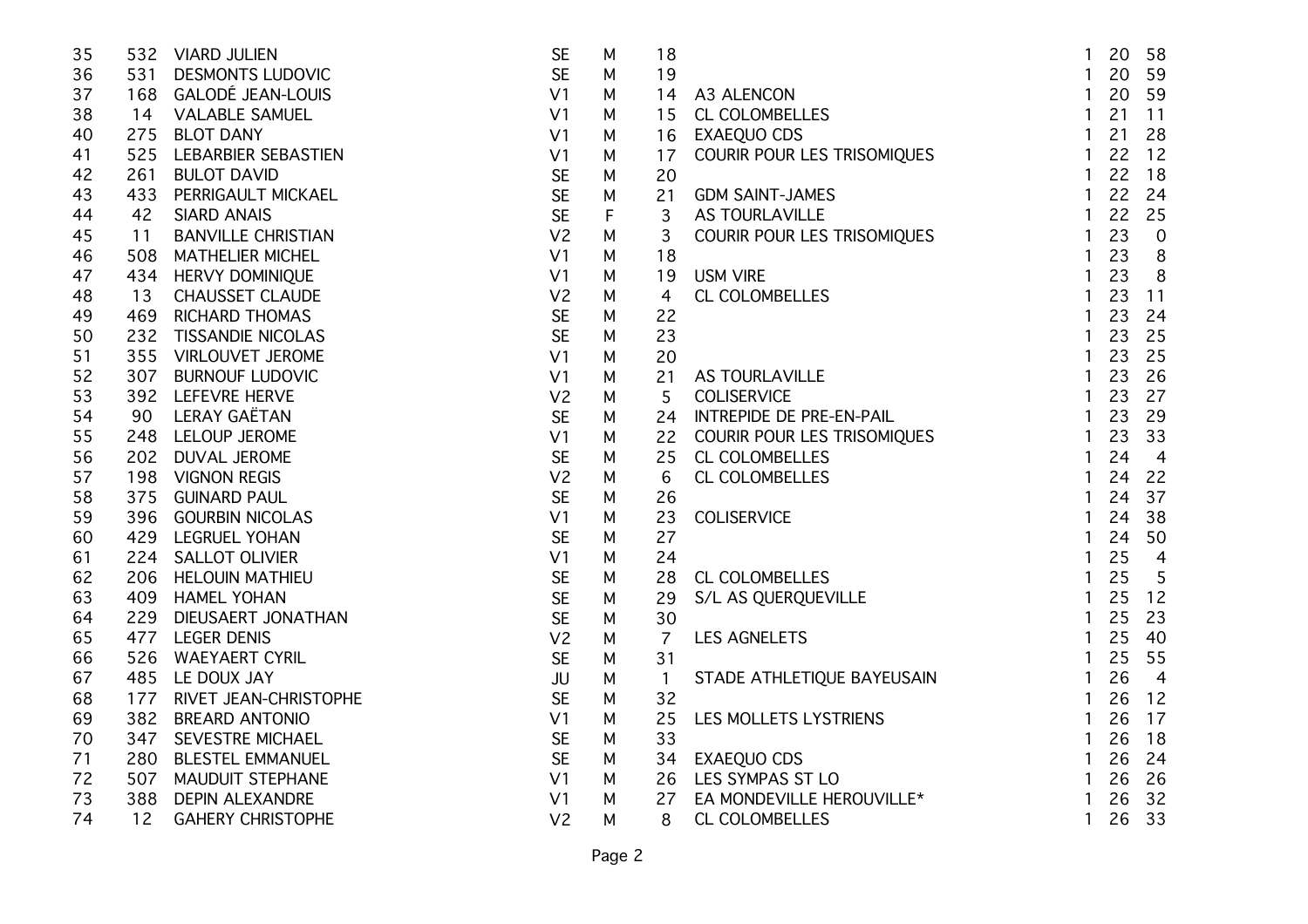| 75  |     | 148 RAUYER FRÉDÉRIC       | <b>SE</b>      | M           | 35             |                                                                                                                                                                                                                                                        | $\mathbf{1}$   | 26 | 38             |
|-----|-----|---------------------------|----------------|-------------|----------------|--------------------------------------------------------------------------------------------------------------------------------------------------------------------------------------------------------------------------------------------------------|----------------|----|----------------|
| 76  |     | 276 EUDIER VINCENT        | <b>SE</b>      | М           | 36             | PSA<br>The Contract of the Contract of the Contract of the Contract of the Contract of the Contract of the Contract of the Contract of the Contract of the Contract of the Contract of the Contract of the Contract of the Contr<br><b>EXAEQUO CDS</b> | $\mathbf{1}$   | 26 | 44             |
| 77  |     | 351 SAMSON TONY           | <b>SE</b>      | М           | 37             | PEUGEOT CITROEN PSA                                                                                                                                                                                                                                    | $\mathbf{1}$   | 26 | 45             |
| 78  |     | 141 LENORMAND ANTHONY     | <b>SE</b>      | M           | 38             |                                                                                                                                                                                                                                                        | $\mathbf{1}$   | 27 | $\overline{1}$ |
| 79  |     | 273 DUHEM BENOIT          | V <sub>2</sub> | M           | 9              | <b>EXAEQUO CDS</b>                                                                                                                                                                                                                                     | $\mathbf{1}$   | 27 | 8              |
| 80  |     | 470 LE TELLIER JULIEN     | <b>SE</b>      | М           | 39             |                                                                                                                                                                                                                                                        | $\mathbf{1}$   | 27 | 13             |
| 81  |     | 398 LEJOLLIOT PASCAL      | V <sub>1</sub> | M           | 28             | STADE ATHLETIQUE BAYEUSAIN                                                                                                                                                                                                                             | $\mathbf{1}$   | 27 | 17             |
| 82  |     | 310 BARBOT JÉROME         | V <sub>1</sub> | М           | 29             |                                                                                                                                                                                                                                                        | $\mathbf{1}$   | 27 | 17             |
| 83  |     | 364 ZANELLO FABRICE       | V3             | М           | $\overline{1}$ | <b>CAEN ATHLETIC CLUB*</b>                                                                                                                                                                                                                             | $\mathbf{1}$   | 27 | 25             |
| 84  | 197 | <b>JEAN LUDOVIC</b>       | V <sub>2</sub> | М           | 10             |                                                                                                                                                                                                                                                        | $\mathbf{1}$   | 27 | 28             |
| 85  | 201 | <b>TERRIAT WILLIAM</b>    | <b>SE</b>      | М           | 40             |                                                                                                                                                                                                                                                        | $\mathbf{1}$   | 27 | 51             |
| 86  | 394 | <b>MAUGER VINCENT</b>     | V <sub>1</sub> | М           | 30             |                                                                                                                                                                                                                                                        | $\mathbf{1}$   | 27 | 56             |
| 87  | 208 | <b>DAN JOHANN</b>         | V <sub>1</sub> | M           | 31             |                                                                                                                                                                                                                                                        | $\mathbf{1}$   | 28 | 21             |
| 88  |     | 152 DUPUIS VINCENT        | <b>SE</b>      | M           | 41             |                                                                                                                                                                                                                                                        | $\mathbf{1}$   | 28 | 23             |
| 89  |     | 704 DODEMAND MICHÈLE      | <b>SE</b>      | $\mathsf F$ | 4              |                                                                                                                                                                                                                                                        | $\mathbf{1}$   | 28 | 27             |
| 90  |     | 379 MIQUELOT CHRISTOPHE   | V <sub>1</sub> | М           | 32             |                                                                                                                                                                                                                                                        | $\mathbf{1}$   | 28 | 31             |
| 91  |     | 292 DENIER DAVID          | V <sub>1</sub> | M           | 33             |                                                                                                                                                                                                                                                        | $\mathbf{1}$   | 28 | 41             |
| 92  | 55  | <b>CRUCHAUDET CLAUDIA</b> | V <sub>1</sub> | F           | $\overline{1}$ |                                                                                                                                                                                                                                                        | $\mathbf{1}$   | 28 | 46             |
| 93  | 506 | <b>DUPUIS LOIC</b>        | V <sub>1</sub> | М           | 34             |                                                                                                                                                                                                                                                        | $\mathbf{1}$   | 28 | 46             |
| 94  | 93  | <b>BLANC MAXIME</b>       | <b>SE</b>      | М           | 42             |                                                                                                                                                                                                                                                        | $\mathbf{1}$   | 28 | 50             |
| 95  | 250 | <b>GUERIN SEBASTIEN</b>   | V <sub>1</sub> | M           | 35             | CAEN ATHLETIC CLUB*<br>CL COLOMBELLES<br>CL COLOMBELLES<br>COLISERVICE<br>AS TOURLAVILLE<br>LES MOLLETS LYSTRIENS<br>AS TOURLAVILLE<br>CA LISIEUX<br>S/L AS QUERQUEVILLE<br>CA LISIEUX                                                                 | $\mathbf{1}$   | 28 | 52             |
| 96  |     | 104 FIÉVET FRÉDÉRIC       | V <sub>1</sub> | M           | 36             |                                                                                                                                                                                                                                                        | $\mathbf{1}$   | 28 | 54             |
| 97  |     | 405 HEUZÉ JÉRÔME          | V <sub>1</sub> | M           | 37             | CAEN ATHLETIC CLUB*<br>AS TOURLAVILLE                                                                                                                                                                                                                  | $\mathbf{1}$   | 28 | 59             |
| 98  | 316 | MARTIN QUENTIN            | <b>SE</b>      | M           | 43             |                                                                                                                                                                                                                                                        | $\mathbf{1}$   | 29 | 8              |
| 99  |     | 493 GOSSELIN OLIVIER      | V <sub>1</sub> | M           | 38             | AS TOURLAVILLE                                                                                                                                                                                                                                         | $\mathbf{1}$   | 29 | 11             |
| 100 |     | 517 DESPLANQUES ANTOINE   | <b>SE</b>      | M           | 44             | S/L CLUB SPORTIF CARENTANAIS<br>AS TOURLAVILLE<br>CAEN ATHLETIC CLUB*<br>COURIR POUR LES TRISOMIQUES                                                                                                                                                   | $\mathbf{1}$   | 29 | 16             |
| 101 |     | 231 MOUCHEL CEDRIC        | V <sub>1</sub> | M           | 39             |                                                                                                                                                                                                                                                        | $\mathbf{1}$   | 29 | 17             |
| 102 |     | 361 LE LOUARN FRANCOIS    | <b>SE</b>      | M           | 45             | CAEN ATHLETIC CLUB*                                                                                                                                                                                                                                    | $\mathbf{1}$   | 29 | 18             |
| 103 |     | 255 SAIDOU RACHID         | V <sub>1</sub> | M           | 40             |                                                                                                                                                                                                                                                        | $\mathbf{1}$   | 29 | 19             |
| 104 | 515 | <b>BIDERRE GUILLAUME</b>  | <b>SE</b>      | M           | 46             |                                                                                                                                                                                                                                                        | $\mathbf{1}$   | 29 | 21             |
| 105 | 240 | <b>BERARD SEBASTIEN</b>   | V <sub>1</sub> | M           | 41             | COURIR POUR LES TRISOMIQUES<br>AS TOURLAVILLE<br>EXAEQUO CDS<br>AS TOURLAVILLE                                                                                                                                                                         | $\mathbf{1}$   | 29 | 22             |
| 106 | 389 | <b>COUCHOT XAVIER</b>     | V <sub>1</sub> | М           | 42             |                                                                                                                                                                                                                                                        | $\mathbf{1}$   | 29 | 26             |
| 107 | 281 | MALIVERT JACQUES          | V <sub>2</sub> | М           | 11             |                                                                                                                                                                                                                                                        | $\mathbf{1}$   | 29 | 29             |
| 108 | 246 | <b>HINAULT PATRICK</b>    | V <sub>2</sub> | M           | 12             |                                                                                                                                                                                                                                                        | $\mathbf{1}$   | 29 | 31             |
| 109 | 365 | DUCHENE JEAN-CLAUDE       | V <sub>2</sub> | M           | 13             | ASSOCIATION SPORTIVE RENAULT T                                                                                                                                                                                                                         | $\overline{1}$ | 29 | 33             |
| 110 | 366 | LUET JEAN PIERRE          | V <sub>1</sub> | M           | 43             | <b>RENAULT TRUCKS</b>                                                                                                                                                                                                                                  | $\mathbf{1}$   | 29 | 37             |
| 111 | 189 | <b>DOLBEC DANIEL</b>      | V <sub>2</sub> | М           | 14             |                                                                                                                                                                                                                                                        | $\mathbf{1}$   | 29 | 42             |
| 112 | 367 | <b>MARIE GUILLAUME</b>    | <b>SE</b>      | М           | 47             | ASSOCIATION SPORTIVE RENAULT T                                                                                                                                                                                                                         | $\overline{1}$ | 29 | 44             |
| 113 | 111 | MOUROCQ MANUEL            | V <sub>1</sub> | M           | 44             | <b>LECAPITAINE</b>                                                                                                                                                                                                                                     | $\mathbf{1}$   | 29 | 53             |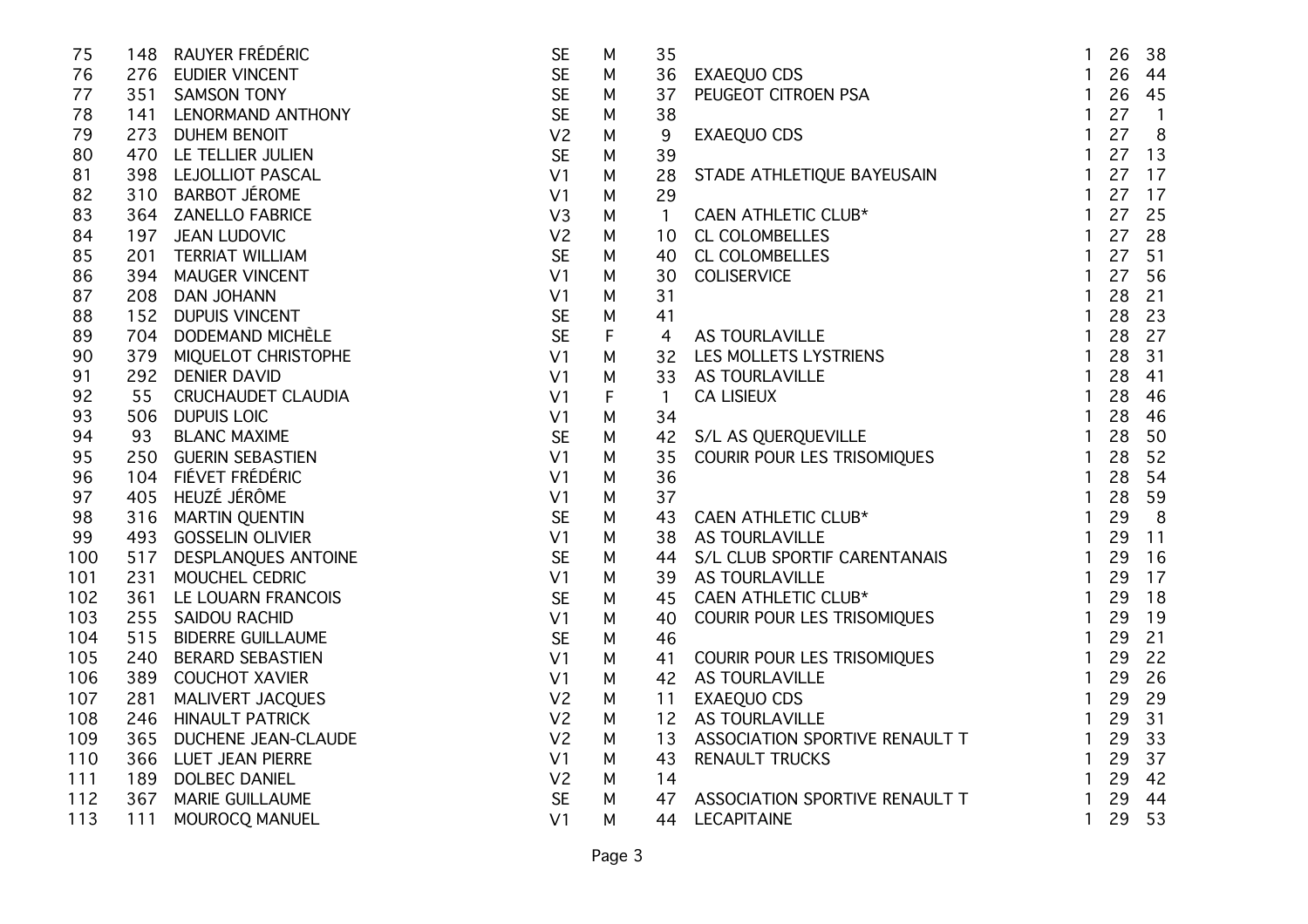| 114 | 236 | <b>MARTIN JEAN LUC</b>      | V <sub>3</sub> | M | $\overline{c}$ |                                                                                                                                                     | $\mathbf{1}$   | 30 | 53              |
|-----|-----|-----------------------------|----------------|---|----------------|-----------------------------------------------------------------------------------------------------------------------------------------------------|----------------|----|-----------------|
| 115 |     | 479 MARIE FREDERIC          | V <sub>1</sub> | M | 45             |                                                                                                                                                     | $\mathbf{1}$   | 30 | 55              |
| 116 |     | 475 CHABLE ALEXANDRE        | <b>SE</b>      | M | 48             |                                                                                                                                                     | $\mathbf{1}$   | 30 | 56              |
| 117 | 65  | MILLINER DAVID              | <b>SE</b>      | M | 49             | S/L LE MANS A 72                                                                                                                                    | $\mathbf{1}$   | 31 | $\overline{4}$  |
| 118 |     | 219 ALIX LAURENT            | <b>SE</b>      | М | 50             |                                                                                                                                                     | $\mathbf{1}$   | 31 | 9               |
| 119 |     | 484 CORNILLE PIERRE         | V <sub>1</sub> | M | 46             |                                                                                                                                                     | $\mathbf{1}$   | 31 | 29              |
| 120 | 102 | <b>MALASSIS OLIVIER</b>     | V <sub>1</sub> | M | 47             | <b>VILLERS BOCAGE ENDURANCE 14</b>                                                                                                                  | $\mathbf{1}$   | 31 | 30              |
| 121 | 504 | <b>AMIARD JULIEN</b>        | <b>SE</b>      | M | 51             |                                                                                                                                                     | $\mathbf{1}$   | 31 | 32              |
| 122 | 46  | <b>LEROTY ROSALIE</b>       | V <sub>1</sub> | F | $\overline{c}$ |                                                                                                                                                     | $\mathbf{1}$   | 31 | 33              |
| 123 | 222 | <b>DALIGAULT CHRISTOPHE</b> | V <sub>2</sub> | M | 15             | LC BRETTEVILLE SUR ODON                                                                                                                             | $\mathbf{1}$   | 31 | 33              |
| 124 |     | 452 FAUVEL JEROME           | V <sub>1</sub> | M | 48             | S/L CLUB SPORTIF CARENTANAIS                                                                                                                        | $\overline{1}$ | 31 | 34              |
| 125 | 378 | <b>MARIE VINCENT</b>        | V <sub>1</sub> | M | 49             | LES MOLLETS LYSTRIENS                                                                                                                               | $\mathbf{1}$   | 31 | 49              |
| 126 | 107 | <b>MARIE GREGORY</b>        | V <sub>1</sub> | M | 50             |                                                                                                                                                     | $\mathbf{1}$   | 31 | 54              |
| 127 | 298 | PERARD SERGE                | V <sub>2</sub> | M | 16             | S/L US PALAISEAU                                                                                                                                    | $\mathbf{1}$   | 31 | 55              |
| 128 |     | 499 LETONDU CEDRIC          | <b>SE</b>      | M | 52             |                                                                                                                                                     | $\mathbf{1}$   | 31 | 56              |
| 129 |     | 369 FOUCAULT FLORENT        | <b>SE</b>      | M | 53             |                                                                                                                                                     | $\mathbf{1}$   | 31 | 58              |
| 130 |     | 360 HERVE FREDERIC          | V <sub>1</sub> | M | 51             | <b>CAEN ATHLETIC CLUB*</b>                                                                                                                          | $\mathbf{1}$   | 32 | $\overline{0}$  |
| 131 |     | 533 LE DENTU FRANCK         | V <sub>1</sub> | M | 52             |                                                                                                                                                     | $\mathbf{1}$   | 32 | $\overline{c}$  |
| 132 |     | 428 GANCEL JACQUES          | V <sub>2</sub> | M | 17             |                                                                                                                                                     | $\mathbf{1}$   | 32 | $\overline{7}$  |
| 133 |     | 448 HARDEL WILFRIED         | <b>SE</b>      | M | 54             | <b>E.LECLERC BAYEUX</b>                                                                                                                             | $\mathbf{1}$   | 32 | 9               |
| 134 |     | 492 LESAULNIER JEREMY       | <b>SE</b>      | M | 55             |                                                                                                                                                     | $\mathbf{1}$   | 32 | 16              |
| 135 | 438 | <b>DESALEUX MATTHEW</b>     | <b>SE</b>      | M | 56             |                                                                                                                                                     | $\mathbf{1}$   | 32 | 20              |
| 136 | 172 | <b>DAN SEBASTIEN</b>        | V <sub>1</sub> | M | 53             |                                                                                                                                                     | $\mathbf{1}$   | 32 | 24              |
| 137 |     | 294 GRANGER PHILIPPE        | V <sub>1</sub> | M | 54             |                                                                                                                                                     | $\mathbf{1}$   | 32 | 25              |
| 138 |     | 521 GODEFROY STEPHAN        | V <sub>1</sub> | M |                |                                                                                                                                                     | $\mathbf{1}$   | 32 | 38              |
| 139 | 45  | <b>FELDIS ELISE</b>         | V <sub>1</sub> | F |                | ANSOMIQUES<br>ANSOMIQUES<br>THE CL COLOMBELLES<br>20 PEUGEOT CITROEN PSA<br>56 ES FALAISIENNE<br>7 AVENIR MORTAIN<br>7 S/L CLUB SPORTIF CARENTANAIS | $\mathbf{1}$   | 32 | 51              |
| 140 |     | 247 MORICE ANTOINE          | V <sub>2</sub> | M |                |                                                                                                                                                     | $\overline{1}$ | 32 | 52              |
| 141 |     | 199 LETERRIER CHRISTOPHE    | V <sub>2</sub> | M |                |                                                                                                                                                     | $\overline{1}$ | 33 | $6\overline{6}$ |
| 142 |     | 350 AIMABLE FRANCK          | V <sub>2</sub> | M |                |                                                                                                                                                     | $\overline{1}$ | 33 | 15              |
| 143 | 423 | DUVAL SEBASTIEN             | V <sub>1</sub> | M |                |                                                                                                                                                     | $\overline{1}$ | 33 | 23              |
| 144 | 140 | <b>BORDE JÉRÔME</b>         | V <sub>1</sub> | M |                |                                                                                                                                                     | $\mathbf{1}$   | 33 | 24              |
| 145 | 450 | <b>GANCEL GEOFFREY</b>      | <b>SE</b>      | м |                |                                                                                                                                                     | $\mathbf{1}$   | 33 | 32              |
| 146 | 293 | PITREL CHRISTOPHE           | V <sub>1</sub> | M |                |                                                                                                                                                     | $\mathbf{1}$   | 33 | 40              |
| 147 | 518 | <b>BENARD BRUNO</b>         | V <sub>1</sub> | M | 59             |                                                                                                                                                     | $\mathbf{1}$   | 33 | 41              |
| 148 | 460 | <b>MARTIN PASCAL</b>        | V <sub>2</sub> | M | 21             | S/L CLUB SPORTIF CARENTANAIS                                                                                                                        | $\mathbf{1}$   | 33 | 54              |
| 149 | 200 | THERESE STEPHANE            | V <sub>1</sub> | M | 60             | CL COLOMBELLES                                                                                                                                      | $\overline{1}$ | 34 | $\overline{7}$  |
| 150 | 440 | <b>LOUIZA FARID</b>         | V <sub>2</sub> | M | 22             |                                                                                                                                                     | $\overline{1}$ | 34 | 22              |
| 151 | 238 | <b>PASTOR GILLES</b>        | V <sub>1</sub> | M | 61             | S/L CLUB SPORTIF CARENTANAIS                                                                                                                        | $\overline{1}$ | 34 | 24              |
| 152 | 77  | <b>FRESNAIS STEPHANE</b>    | V <sub>1</sub> | М | 62             |                                                                                                                                                     | $\mathbf{1}$   | 34 | 27              |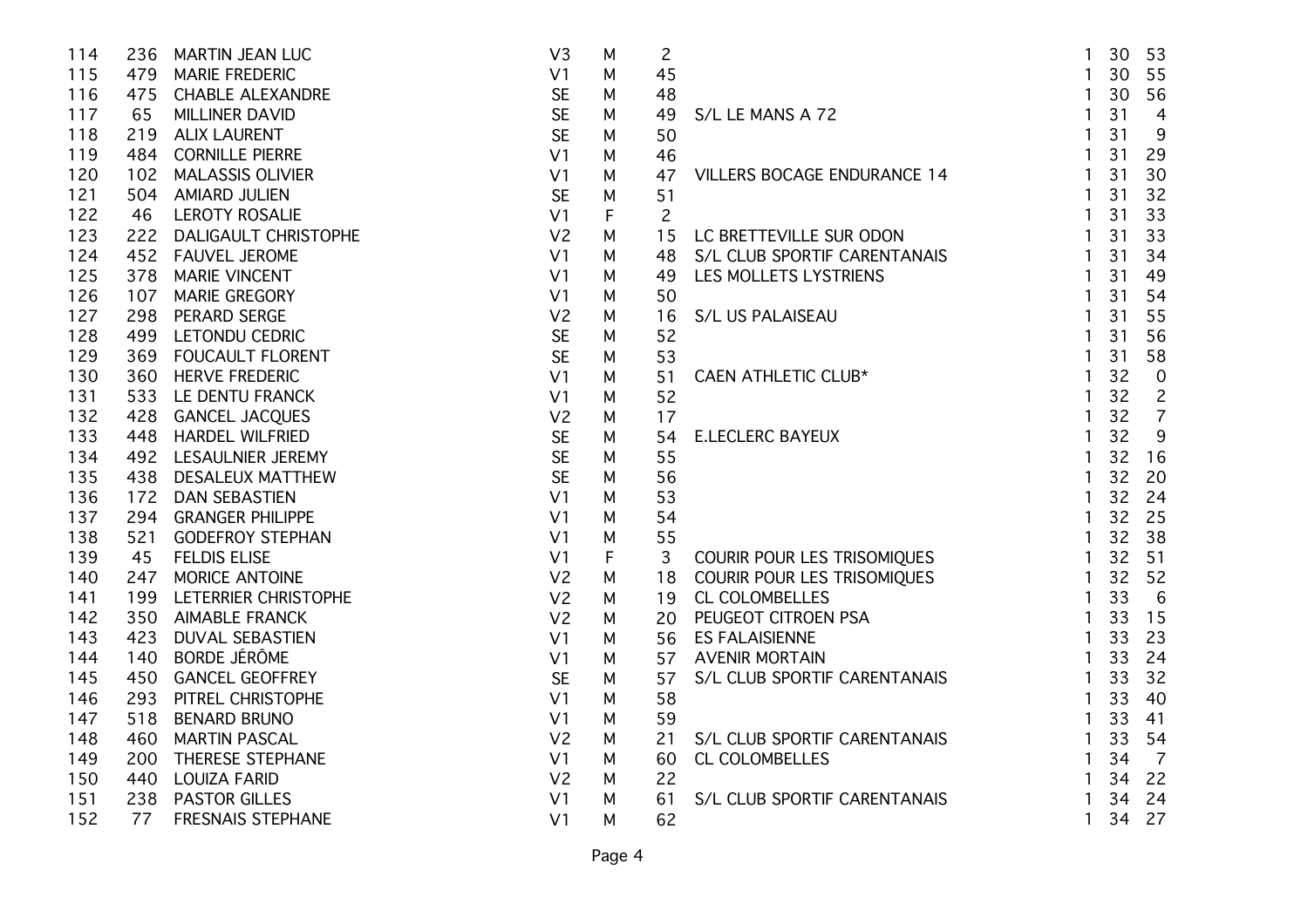| COURIR POUR LES TRISOMIQUES<br>PEUGEOT CITROEN PSA<br>EXAEQUO CDS<br>EA MONDEVILLE HEROUVILLE*<br>35<br>154<br>V <sub>1</sub><br>$\mathbf{1}$<br>34<br>249 RICHARD LAURENT<br>M<br>63<br><b>SE</b><br>59<br>155<br>154 CHASLE PIERRE<br>34<br>43<br>M<br>$\mathbf{1}$<br>34<br>43<br>156<br>349 HEUZE YVON<br>V3<br>$\overline{1}$<br>3<br>М<br>V <sub>2</sub><br>50<br>157<br>278 FESSELIER MARTIAL<br>$\mathbf{1}$<br>34<br>23<br>М<br>V <sub>2</sub><br>34<br>56<br>158<br>174 VARIN FRANCK<br>$\mathbf{1}$<br>M<br>24<br>35<br>159<br><b>SONNEN MICHAEL</b><br>$\overline{4}$<br>147<br>V <sub>1</sub><br>64<br>1<br>M<br>NORD COTENTIN ATHLETISME*<br>35<br>160<br>324 GOSSELIN GUILLAUME<br>V <sub>1</sub><br>65<br>10<br>M<br>$\mathbf{1}$<br><b>SE</b><br>35<br>161<br>$\mathbf{1}$<br>13<br>182 TANQUEREL THOMAS<br>LE SOURIRE DE JUSTINE<br>M<br>60<br>LE SOURIRE DE JUSTINE<br>STADE ATHLETIQUE BAYEUSAIN<br>CL COLOMBELLES<br>STADE ATHLETIQUE BAYEUSAIN<br>TEAM CHATEL<br>LES MARATHONIENS D'ISIGNY<br>35<br>162<br>V <sub>1</sub><br>14<br>399<br><b>DEROBERT RONALD</b><br>M<br>66<br>$\overline{1}$<br><b>SE</b><br>163<br>35<br>14<br>196 MAUBERT TONY<br>M<br>61<br>$\mathbf{1}$<br><b>SE</b><br>35<br>62<br>16<br>164<br>371 LEPOULTIER THIBAULT<br>M<br>$\mathbf{1}$<br>35<br>165<br>V <sub>1</sub><br>F<br>$\overline{4}$<br>18<br>707 CHERON KARINE<br>$\mathbf{1}$<br>$\mathbf{1}$<br>35<br>38<br>166<br>124 STIEVENARD FRANCK<br>V <sub>1</sub><br>M<br>67<br>167<br>V <sub>1</sub><br>68<br>$\mathbf{1}$<br>35<br>39<br>426 GUISSET FRANCOIS<br>M<br><b>SE</b><br>35<br>168<br>500 HUREL OLIVIER<br>$\mathbf{1}$<br>40<br>M<br>63<br>EA MONDEVILLE HEROUVILLE*<br>V <sub>2</sub><br>35<br>169<br>387 MATTER ERIC<br>25<br>$\mathbf{1}$<br>50<br>M<br>170<br>340 PALLAS PATRICE<br>V <sub>2</sub><br>35<br>50<br>26<br>$\mathbf{1}$<br>М<br><b>SE</b><br>S/L CLUB SPORTIF CARENTANAIS<br>36<br>171<br>449<br><b>BEAUMER JEROME</b><br>$\mathbf{1}$<br>$\sqrt{1}$<br>64<br>M<br>6<br>36<br>172<br>178 JEANNE FABIEN<br>AS TOURLAVILLE<br>$\mathbf{1}$<br>V <sub>1</sub><br>M<br>69<br><b>SE</b><br>173<br>36<br>13<br>476 LECOT JULIEN<br>65<br>$\mathbf{1}$<br>M<br><b>SE</b><br>EA MONDEVILLE HEROUVILLE*<br>26<br>174<br>445 LAISSOUB EMMANUEL<br>36<br>M<br>66<br>$\mathbf{1}$<br>175<br>339 HEUZÉ GUY<br>36<br>34<br>V <sub>2</sub><br>27<br>M<br>$\mathbf{1}$<br><b>SE</b><br>176<br>67<br>36<br>40<br>446 LEROUX LOUIS<br>M<br>$\mathbf{1}$<br><b>SE</b><br>177<br>516 LELANDAIS FREDERIC<br>$\mathbf{1}$<br>36<br>58<br>68<br>COURIR EN BAIE PONTORSON<br>M<br><b>SE</b><br>37<br>6<br>146 FORESTIER ANTONIN<br>69<br>$\mathbf{1}$<br>178<br>M<br><b>SE</b><br>$\overline{7}$<br>179<br>235 DELACOUR PATRICK<br>$\mathbf{1}$<br>37<br>70<br>M<br>MES<br>PRE-EN-PAIL<br>PRE-EN-PAIL<br>37<br>9<br>180<br>498 ACHER LOIC<br>V <sub>2</sub><br>$\mathbf{1}$<br>28<br>M<br>V <sub>2</sub><br>37<br>11<br>181<br>122 BUNEL ERICK<br>29<br><b>TEAM CHATEL</b><br>$\mathbf{1}$<br>M<br>182<br><b>SE</b><br>37<br>94<br>LENOIR ANTHONY<br>71<br>$\mathbf{1}$<br>11<br>M<br><b>SE</b><br>183<br>37<br>211<br><b>LEROYER YOHANN</b><br>72<br><b>PIERCAN SAS</b><br>13<br>M<br>$\mathbf{1}$<br><b>SE</b><br>37<br>184<br>15<br>472 RENAUD FLORIAN<br>73<br>1<br>M<br>185<br>V <sub>2</sub><br>37<br>686 DESAINTJORES CATHERINE<br>F<br><b>GDM SAINT-JAMES</b><br>16<br>$\mathbf{1}$<br>$\mathbf{1}$<br>186<br>V <sub>3</sub><br>37<br>16<br>132 LERAY MICHEL<br>M<br>INTREPIDE DE PRE-EN-PAIL<br>$\mathbf{1}$<br>4<br>187<br><b>HUBERT CHRISTOPHE</b><br>37<br>17<br>133<br>V <sub>1</sub><br>M<br>70<br>$\mathbf{1}$<br>37<br>188<br>V <sub>1</sub><br>18<br>424 MEICHE LAURENT<br>M<br>71<br><b>ES FALAISIENNE</b><br>$\mathbf{1}$<br><b>SE</b><br>37<br>21<br>189<br>383 DELANGLE CEDRIC<br>LES MOLLETS LYSTRIENS<br>M<br>$\mathbf{1}$<br>74<br>V <sub>2</sub><br>37<br>25<br>190<br>233 LECHARTIER THIERRY<br>M<br>30<br>$\mathbf{1}$<br>DUREL FRÉDÉRIC<br>V <sub>1</sub><br>$\mathbf{1}$<br>37<br>167<br>M<br>191 | 153 | 374 MORALES JOAQUIM | <b>SE</b> | M | 58 | $\mathbf{1}$ | 34 | 30 |
|--------------------------------------------------------------------------------------------------------------------------------------------------------------------------------------------------------------------------------------------------------------------------------------------------------------------------------------------------------------------------------------------------------------------------------------------------------------------------------------------------------------------------------------------------------------------------------------------------------------------------------------------------------------------------------------------------------------------------------------------------------------------------------------------------------------------------------------------------------------------------------------------------------------------------------------------------------------------------------------------------------------------------------------------------------------------------------------------------------------------------------------------------------------------------------------------------------------------------------------------------------------------------------------------------------------------------------------------------------------------------------------------------------------------------------------------------------------------------------------------------------------------------------------------------------------------------------------------------------------------------------------------------------------------------------------------------------------------------------------------------------------------------------------------------------------------------------------------------------------------------------------------------------------------------------------------------------------------------------------------------------------------------------------------------------------------------------------------------------------------------------------------------------------------------------------------------------------------------------------------------------------------------------------------------------------------------------------------------------------------------------------------------------------------------------------------------------------------------------------------------------------------------------------------------------------------------------------------------------------------------------------------------------------------------------------------------------------------------------------------------------------------------------------------------------------------------------------------------------------------------------------------------------------------------------------------------------------------------------------------------------------------------------------------------------------------------------------------------------------------------------------------------------------------------------------------------------------------------------------------------------------------------------------------------------------------------------------------------------------------------------------------------------------------------------------------------------------------------------------------------------------------------------------------------------------------------------------------------------------------------------------------------------------------------------------------------------------------------------------------------------------------------------------------------------------------------------------------------------------------------------------------------------------------------------------------------------------------------------------------------------------------------------------------|-----|---------------------|-----------|---|----|--------------|----|----|
|                                                                                                                                                                                                                                                                                                                                                                                                                                                                                                                                                                                                                                                                                                                                                                                                                                                                                                                                                                                                                                                                                                                                                                                                                                                                                                                                                                                                                                                                                                                                                                                                                                                                                                                                                                                                                                                                                                                                                                                                                                                                                                                                                                                                                                                                                                                                                                                                                                                                                                                                                                                                                                                                                                                                                                                                                                                                                                                                                                                                                                                                                                                                                                                                                                                                                                                                                                                                                                                                                                                                                                                                                                                                                                                                                                                                                                                                                                                                                                                                                                            |     |                     |           |   |    |              |    |    |
|                                                                                                                                                                                                                                                                                                                                                                                                                                                                                                                                                                                                                                                                                                                                                                                                                                                                                                                                                                                                                                                                                                                                                                                                                                                                                                                                                                                                                                                                                                                                                                                                                                                                                                                                                                                                                                                                                                                                                                                                                                                                                                                                                                                                                                                                                                                                                                                                                                                                                                                                                                                                                                                                                                                                                                                                                                                                                                                                                                                                                                                                                                                                                                                                                                                                                                                                                                                                                                                                                                                                                                                                                                                                                                                                                                                                                                                                                                                                                                                                                                            |     |                     |           |   |    |              |    |    |
|                                                                                                                                                                                                                                                                                                                                                                                                                                                                                                                                                                                                                                                                                                                                                                                                                                                                                                                                                                                                                                                                                                                                                                                                                                                                                                                                                                                                                                                                                                                                                                                                                                                                                                                                                                                                                                                                                                                                                                                                                                                                                                                                                                                                                                                                                                                                                                                                                                                                                                                                                                                                                                                                                                                                                                                                                                                                                                                                                                                                                                                                                                                                                                                                                                                                                                                                                                                                                                                                                                                                                                                                                                                                                                                                                                                                                                                                                                                                                                                                                                            |     |                     |           |   |    |              |    |    |
|                                                                                                                                                                                                                                                                                                                                                                                                                                                                                                                                                                                                                                                                                                                                                                                                                                                                                                                                                                                                                                                                                                                                                                                                                                                                                                                                                                                                                                                                                                                                                                                                                                                                                                                                                                                                                                                                                                                                                                                                                                                                                                                                                                                                                                                                                                                                                                                                                                                                                                                                                                                                                                                                                                                                                                                                                                                                                                                                                                                                                                                                                                                                                                                                                                                                                                                                                                                                                                                                                                                                                                                                                                                                                                                                                                                                                                                                                                                                                                                                                                            |     |                     |           |   |    |              |    |    |
|                                                                                                                                                                                                                                                                                                                                                                                                                                                                                                                                                                                                                                                                                                                                                                                                                                                                                                                                                                                                                                                                                                                                                                                                                                                                                                                                                                                                                                                                                                                                                                                                                                                                                                                                                                                                                                                                                                                                                                                                                                                                                                                                                                                                                                                                                                                                                                                                                                                                                                                                                                                                                                                                                                                                                                                                                                                                                                                                                                                                                                                                                                                                                                                                                                                                                                                                                                                                                                                                                                                                                                                                                                                                                                                                                                                                                                                                                                                                                                                                                                            |     |                     |           |   |    |              |    |    |
|                                                                                                                                                                                                                                                                                                                                                                                                                                                                                                                                                                                                                                                                                                                                                                                                                                                                                                                                                                                                                                                                                                                                                                                                                                                                                                                                                                                                                                                                                                                                                                                                                                                                                                                                                                                                                                                                                                                                                                                                                                                                                                                                                                                                                                                                                                                                                                                                                                                                                                                                                                                                                                                                                                                                                                                                                                                                                                                                                                                                                                                                                                                                                                                                                                                                                                                                                                                                                                                                                                                                                                                                                                                                                                                                                                                                                                                                                                                                                                                                                                            |     |                     |           |   |    |              |    |    |
|                                                                                                                                                                                                                                                                                                                                                                                                                                                                                                                                                                                                                                                                                                                                                                                                                                                                                                                                                                                                                                                                                                                                                                                                                                                                                                                                                                                                                                                                                                                                                                                                                                                                                                                                                                                                                                                                                                                                                                                                                                                                                                                                                                                                                                                                                                                                                                                                                                                                                                                                                                                                                                                                                                                                                                                                                                                                                                                                                                                                                                                                                                                                                                                                                                                                                                                                                                                                                                                                                                                                                                                                                                                                                                                                                                                                                                                                                                                                                                                                                                            |     |                     |           |   |    |              |    |    |
|                                                                                                                                                                                                                                                                                                                                                                                                                                                                                                                                                                                                                                                                                                                                                                                                                                                                                                                                                                                                                                                                                                                                                                                                                                                                                                                                                                                                                                                                                                                                                                                                                                                                                                                                                                                                                                                                                                                                                                                                                                                                                                                                                                                                                                                                                                                                                                                                                                                                                                                                                                                                                                                                                                                                                                                                                                                                                                                                                                                                                                                                                                                                                                                                                                                                                                                                                                                                                                                                                                                                                                                                                                                                                                                                                                                                                                                                                                                                                                                                                                            |     |                     |           |   |    |              |    |    |
|                                                                                                                                                                                                                                                                                                                                                                                                                                                                                                                                                                                                                                                                                                                                                                                                                                                                                                                                                                                                                                                                                                                                                                                                                                                                                                                                                                                                                                                                                                                                                                                                                                                                                                                                                                                                                                                                                                                                                                                                                                                                                                                                                                                                                                                                                                                                                                                                                                                                                                                                                                                                                                                                                                                                                                                                                                                                                                                                                                                                                                                                                                                                                                                                                                                                                                                                                                                                                                                                                                                                                                                                                                                                                                                                                                                                                                                                                                                                                                                                                                            |     |                     |           |   |    |              |    |    |
|                                                                                                                                                                                                                                                                                                                                                                                                                                                                                                                                                                                                                                                                                                                                                                                                                                                                                                                                                                                                                                                                                                                                                                                                                                                                                                                                                                                                                                                                                                                                                                                                                                                                                                                                                                                                                                                                                                                                                                                                                                                                                                                                                                                                                                                                                                                                                                                                                                                                                                                                                                                                                                                                                                                                                                                                                                                                                                                                                                                                                                                                                                                                                                                                                                                                                                                                                                                                                                                                                                                                                                                                                                                                                                                                                                                                                                                                                                                                                                                                                                            |     |                     |           |   |    |              |    |    |
|                                                                                                                                                                                                                                                                                                                                                                                                                                                                                                                                                                                                                                                                                                                                                                                                                                                                                                                                                                                                                                                                                                                                                                                                                                                                                                                                                                                                                                                                                                                                                                                                                                                                                                                                                                                                                                                                                                                                                                                                                                                                                                                                                                                                                                                                                                                                                                                                                                                                                                                                                                                                                                                                                                                                                                                                                                                                                                                                                                                                                                                                                                                                                                                                                                                                                                                                                                                                                                                                                                                                                                                                                                                                                                                                                                                                                                                                                                                                                                                                                                            |     |                     |           |   |    |              |    |    |
|                                                                                                                                                                                                                                                                                                                                                                                                                                                                                                                                                                                                                                                                                                                                                                                                                                                                                                                                                                                                                                                                                                                                                                                                                                                                                                                                                                                                                                                                                                                                                                                                                                                                                                                                                                                                                                                                                                                                                                                                                                                                                                                                                                                                                                                                                                                                                                                                                                                                                                                                                                                                                                                                                                                                                                                                                                                                                                                                                                                                                                                                                                                                                                                                                                                                                                                                                                                                                                                                                                                                                                                                                                                                                                                                                                                                                                                                                                                                                                                                                                            |     |                     |           |   |    |              |    |    |
|                                                                                                                                                                                                                                                                                                                                                                                                                                                                                                                                                                                                                                                                                                                                                                                                                                                                                                                                                                                                                                                                                                                                                                                                                                                                                                                                                                                                                                                                                                                                                                                                                                                                                                                                                                                                                                                                                                                                                                                                                                                                                                                                                                                                                                                                                                                                                                                                                                                                                                                                                                                                                                                                                                                                                                                                                                                                                                                                                                                                                                                                                                                                                                                                                                                                                                                                                                                                                                                                                                                                                                                                                                                                                                                                                                                                                                                                                                                                                                                                                                            |     |                     |           |   |    |              |    |    |
|                                                                                                                                                                                                                                                                                                                                                                                                                                                                                                                                                                                                                                                                                                                                                                                                                                                                                                                                                                                                                                                                                                                                                                                                                                                                                                                                                                                                                                                                                                                                                                                                                                                                                                                                                                                                                                                                                                                                                                                                                                                                                                                                                                                                                                                                                                                                                                                                                                                                                                                                                                                                                                                                                                                                                                                                                                                                                                                                                                                                                                                                                                                                                                                                                                                                                                                                                                                                                                                                                                                                                                                                                                                                                                                                                                                                                                                                                                                                                                                                                                            |     |                     |           |   |    |              |    |    |
|                                                                                                                                                                                                                                                                                                                                                                                                                                                                                                                                                                                                                                                                                                                                                                                                                                                                                                                                                                                                                                                                                                                                                                                                                                                                                                                                                                                                                                                                                                                                                                                                                                                                                                                                                                                                                                                                                                                                                                                                                                                                                                                                                                                                                                                                                                                                                                                                                                                                                                                                                                                                                                                                                                                                                                                                                                                                                                                                                                                                                                                                                                                                                                                                                                                                                                                                                                                                                                                                                                                                                                                                                                                                                                                                                                                                                                                                                                                                                                                                                                            |     |                     |           |   |    |              |    |    |
|                                                                                                                                                                                                                                                                                                                                                                                                                                                                                                                                                                                                                                                                                                                                                                                                                                                                                                                                                                                                                                                                                                                                                                                                                                                                                                                                                                                                                                                                                                                                                                                                                                                                                                                                                                                                                                                                                                                                                                                                                                                                                                                                                                                                                                                                                                                                                                                                                                                                                                                                                                                                                                                                                                                                                                                                                                                                                                                                                                                                                                                                                                                                                                                                                                                                                                                                                                                                                                                                                                                                                                                                                                                                                                                                                                                                                                                                                                                                                                                                                                            |     |                     |           |   |    |              |    |    |
|                                                                                                                                                                                                                                                                                                                                                                                                                                                                                                                                                                                                                                                                                                                                                                                                                                                                                                                                                                                                                                                                                                                                                                                                                                                                                                                                                                                                                                                                                                                                                                                                                                                                                                                                                                                                                                                                                                                                                                                                                                                                                                                                                                                                                                                                                                                                                                                                                                                                                                                                                                                                                                                                                                                                                                                                                                                                                                                                                                                                                                                                                                                                                                                                                                                                                                                                                                                                                                                                                                                                                                                                                                                                                                                                                                                                                                                                                                                                                                                                                                            |     |                     |           |   |    |              |    |    |
|                                                                                                                                                                                                                                                                                                                                                                                                                                                                                                                                                                                                                                                                                                                                                                                                                                                                                                                                                                                                                                                                                                                                                                                                                                                                                                                                                                                                                                                                                                                                                                                                                                                                                                                                                                                                                                                                                                                                                                                                                                                                                                                                                                                                                                                                                                                                                                                                                                                                                                                                                                                                                                                                                                                                                                                                                                                                                                                                                                                                                                                                                                                                                                                                                                                                                                                                                                                                                                                                                                                                                                                                                                                                                                                                                                                                                                                                                                                                                                                                                                            |     |                     |           |   |    |              |    |    |
|                                                                                                                                                                                                                                                                                                                                                                                                                                                                                                                                                                                                                                                                                                                                                                                                                                                                                                                                                                                                                                                                                                                                                                                                                                                                                                                                                                                                                                                                                                                                                                                                                                                                                                                                                                                                                                                                                                                                                                                                                                                                                                                                                                                                                                                                                                                                                                                                                                                                                                                                                                                                                                                                                                                                                                                                                                                                                                                                                                                                                                                                                                                                                                                                                                                                                                                                                                                                                                                                                                                                                                                                                                                                                                                                                                                                                                                                                                                                                                                                                                            |     |                     |           |   |    |              |    |    |
|                                                                                                                                                                                                                                                                                                                                                                                                                                                                                                                                                                                                                                                                                                                                                                                                                                                                                                                                                                                                                                                                                                                                                                                                                                                                                                                                                                                                                                                                                                                                                                                                                                                                                                                                                                                                                                                                                                                                                                                                                                                                                                                                                                                                                                                                                                                                                                                                                                                                                                                                                                                                                                                                                                                                                                                                                                                                                                                                                                                                                                                                                                                                                                                                                                                                                                                                                                                                                                                                                                                                                                                                                                                                                                                                                                                                                                                                                                                                                                                                                                            |     |                     |           |   |    |              |    |    |
|                                                                                                                                                                                                                                                                                                                                                                                                                                                                                                                                                                                                                                                                                                                                                                                                                                                                                                                                                                                                                                                                                                                                                                                                                                                                                                                                                                                                                                                                                                                                                                                                                                                                                                                                                                                                                                                                                                                                                                                                                                                                                                                                                                                                                                                                                                                                                                                                                                                                                                                                                                                                                                                                                                                                                                                                                                                                                                                                                                                                                                                                                                                                                                                                                                                                                                                                                                                                                                                                                                                                                                                                                                                                                                                                                                                                                                                                                                                                                                                                                                            |     |                     |           |   |    |              |    |    |
|                                                                                                                                                                                                                                                                                                                                                                                                                                                                                                                                                                                                                                                                                                                                                                                                                                                                                                                                                                                                                                                                                                                                                                                                                                                                                                                                                                                                                                                                                                                                                                                                                                                                                                                                                                                                                                                                                                                                                                                                                                                                                                                                                                                                                                                                                                                                                                                                                                                                                                                                                                                                                                                                                                                                                                                                                                                                                                                                                                                                                                                                                                                                                                                                                                                                                                                                                                                                                                                                                                                                                                                                                                                                                                                                                                                                                                                                                                                                                                                                                                            |     |                     |           |   |    |              |    |    |
|                                                                                                                                                                                                                                                                                                                                                                                                                                                                                                                                                                                                                                                                                                                                                                                                                                                                                                                                                                                                                                                                                                                                                                                                                                                                                                                                                                                                                                                                                                                                                                                                                                                                                                                                                                                                                                                                                                                                                                                                                                                                                                                                                                                                                                                                                                                                                                                                                                                                                                                                                                                                                                                                                                                                                                                                                                                                                                                                                                                                                                                                                                                                                                                                                                                                                                                                                                                                                                                                                                                                                                                                                                                                                                                                                                                                                                                                                                                                                                                                                                            |     |                     |           |   |    |              |    |    |
|                                                                                                                                                                                                                                                                                                                                                                                                                                                                                                                                                                                                                                                                                                                                                                                                                                                                                                                                                                                                                                                                                                                                                                                                                                                                                                                                                                                                                                                                                                                                                                                                                                                                                                                                                                                                                                                                                                                                                                                                                                                                                                                                                                                                                                                                                                                                                                                                                                                                                                                                                                                                                                                                                                                                                                                                                                                                                                                                                                                                                                                                                                                                                                                                                                                                                                                                                                                                                                                                                                                                                                                                                                                                                                                                                                                                                                                                                                                                                                                                                                            |     |                     |           |   |    |              |    |    |
|                                                                                                                                                                                                                                                                                                                                                                                                                                                                                                                                                                                                                                                                                                                                                                                                                                                                                                                                                                                                                                                                                                                                                                                                                                                                                                                                                                                                                                                                                                                                                                                                                                                                                                                                                                                                                                                                                                                                                                                                                                                                                                                                                                                                                                                                                                                                                                                                                                                                                                                                                                                                                                                                                                                                                                                                                                                                                                                                                                                                                                                                                                                                                                                                                                                                                                                                                                                                                                                                                                                                                                                                                                                                                                                                                                                                                                                                                                                                                                                                                                            |     |                     |           |   |    |              |    |    |
|                                                                                                                                                                                                                                                                                                                                                                                                                                                                                                                                                                                                                                                                                                                                                                                                                                                                                                                                                                                                                                                                                                                                                                                                                                                                                                                                                                                                                                                                                                                                                                                                                                                                                                                                                                                                                                                                                                                                                                                                                                                                                                                                                                                                                                                                                                                                                                                                                                                                                                                                                                                                                                                                                                                                                                                                                                                                                                                                                                                                                                                                                                                                                                                                                                                                                                                                                                                                                                                                                                                                                                                                                                                                                                                                                                                                                                                                                                                                                                                                                                            |     |                     |           |   |    |              |    |    |
|                                                                                                                                                                                                                                                                                                                                                                                                                                                                                                                                                                                                                                                                                                                                                                                                                                                                                                                                                                                                                                                                                                                                                                                                                                                                                                                                                                                                                                                                                                                                                                                                                                                                                                                                                                                                                                                                                                                                                                                                                                                                                                                                                                                                                                                                                                                                                                                                                                                                                                                                                                                                                                                                                                                                                                                                                                                                                                                                                                                                                                                                                                                                                                                                                                                                                                                                                                                                                                                                                                                                                                                                                                                                                                                                                                                                                                                                                                                                                                                                                                            |     |                     |           |   |    |              |    |    |
|                                                                                                                                                                                                                                                                                                                                                                                                                                                                                                                                                                                                                                                                                                                                                                                                                                                                                                                                                                                                                                                                                                                                                                                                                                                                                                                                                                                                                                                                                                                                                                                                                                                                                                                                                                                                                                                                                                                                                                                                                                                                                                                                                                                                                                                                                                                                                                                                                                                                                                                                                                                                                                                                                                                                                                                                                                                                                                                                                                                                                                                                                                                                                                                                                                                                                                                                                                                                                                                                                                                                                                                                                                                                                                                                                                                                                                                                                                                                                                                                                                            |     |                     |           |   |    |              |    |    |
|                                                                                                                                                                                                                                                                                                                                                                                                                                                                                                                                                                                                                                                                                                                                                                                                                                                                                                                                                                                                                                                                                                                                                                                                                                                                                                                                                                                                                                                                                                                                                                                                                                                                                                                                                                                                                                                                                                                                                                                                                                                                                                                                                                                                                                                                                                                                                                                                                                                                                                                                                                                                                                                                                                                                                                                                                                                                                                                                                                                                                                                                                                                                                                                                                                                                                                                                                                                                                                                                                                                                                                                                                                                                                                                                                                                                                                                                                                                                                                                                                                            |     |                     |           |   |    |              |    |    |
|                                                                                                                                                                                                                                                                                                                                                                                                                                                                                                                                                                                                                                                                                                                                                                                                                                                                                                                                                                                                                                                                                                                                                                                                                                                                                                                                                                                                                                                                                                                                                                                                                                                                                                                                                                                                                                                                                                                                                                                                                                                                                                                                                                                                                                                                                                                                                                                                                                                                                                                                                                                                                                                                                                                                                                                                                                                                                                                                                                                                                                                                                                                                                                                                                                                                                                                                                                                                                                                                                                                                                                                                                                                                                                                                                                                                                                                                                                                                                                                                                                            |     |                     |           |   |    |              |    |    |
|                                                                                                                                                                                                                                                                                                                                                                                                                                                                                                                                                                                                                                                                                                                                                                                                                                                                                                                                                                                                                                                                                                                                                                                                                                                                                                                                                                                                                                                                                                                                                                                                                                                                                                                                                                                                                                                                                                                                                                                                                                                                                                                                                                                                                                                                                                                                                                                                                                                                                                                                                                                                                                                                                                                                                                                                                                                                                                                                                                                                                                                                                                                                                                                                                                                                                                                                                                                                                                                                                                                                                                                                                                                                                                                                                                                                                                                                                                                                                                                                                                            |     |                     |           |   |    |              |    |    |
|                                                                                                                                                                                                                                                                                                                                                                                                                                                                                                                                                                                                                                                                                                                                                                                                                                                                                                                                                                                                                                                                                                                                                                                                                                                                                                                                                                                                                                                                                                                                                                                                                                                                                                                                                                                                                                                                                                                                                                                                                                                                                                                                                                                                                                                                                                                                                                                                                                                                                                                                                                                                                                                                                                                                                                                                                                                                                                                                                                                                                                                                                                                                                                                                                                                                                                                                                                                                                                                                                                                                                                                                                                                                                                                                                                                                                                                                                                                                                                                                                                            |     |                     |           |   |    |              |    |    |
|                                                                                                                                                                                                                                                                                                                                                                                                                                                                                                                                                                                                                                                                                                                                                                                                                                                                                                                                                                                                                                                                                                                                                                                                                                                                                                                                                                                                                                                                                                                                                                                                                                                                                                                                                                                                                                                                                                                                                                                                                                                                                                                                                                                                                                                                                                                                                                                                                                                                                                                                                                                                                                                                                                                                                                                                                                                                                                                                                                                                                                                                                                                                                                                                                                                                                                                                                                                                                                                                                                                                                                                                                                                                                                                                                                                                                                                                                                                                                                                                                                            |     |                     |           |   |    |              |    |    |
|                                                                                                                                                                                                                                                                                                                                                                                                                                                                                                                                                                                                                                                                                                                                                                                                                                                                                                                                                                                                                                                                                                                                                                                                                                                                                                                                                                                                                                                                                                                                                                                                                                                                                                                                                                                                                                                                                                                                                                                                                                                                                                                                                                                                                                                                                                                                                                                                                                                                                                                                                                                                                                                                                                                                                                                                                                                                                                                                                                                                                                                                                                                                                                                                                                                                                                                                                                                                                                                                                                                                                                                                                                                                                                                                                                                                                                                                                                                                                                                                                                            |     |                     |           |   |    |              |    |    |
|                                                                                                                                                                                                                                                                                                                                                                                                                                                                                                                                                                                                                                                                                                                                                                                                                                                                                                                                                                                                                                                                                                                                                                                                                                                                                                                                                                                                                                                                                                                                                                                                                                                                                                                                                                                                                                                                                                                                                                                                                                                                                                                                                                                                                                                                                                                                                                                                                                                                                                                                                                                                                                                                                                                                                                                                                                                                                                                                                                                                                                                                                                                                                                                                                                                                                                                                                                                                                                                                                                                                                                                                                                                                                                                                                                                                                                                                                                                                                                                                                                            |     |                     |           |   |    |              |    |    |
|                                                                                                                                                                                                                                                                                                                                                                                                                                                                                                                                                                                                                                                                                                                                                                                                                                                                                                                                                                                                                                                                                                                                                                                                                                                                                                                                                                                                                                                                                                                                                                                                                                                                                                                                                                                                                                                                                                                                                                                                                                                                                                                                                                                                                                                                                                                                                                                                                                                                                                                                                                                                                                                                                                                                                                                                                                                                                                                                                                                                                                                                                                                                                                                                                                                                                                                                                                                                                                                                                                                                                                                                                                                                                                                                                                                                                                                                                                                                                                                                                                            |     |                     |           |   |    |              |    |    |
|                                                                                                                                                                                                                                                                                                                                                                                                                                                                                                                                                                                                                                                                                                                                                                                                                                                                                                                                                                                                                                                                                                                                                                                                                                                                                                                                                                                                                                                                                                                                                                                                                                                                                                                                                                                                                                                                                                                                                                                                                                                                                                                                                                                                                                                                                                                                                                                                                                                                                                                                                                                                                                                                                                                                                                                                                                                                                                                                                                                                                                                                                                                                                                                                                                                                                                                                                                                                                                                                                                                                                                                                                                                                                                                                                                                                                                                                                                                                                                                                                                            |     |                     |           |   |    |              |    |    |
|                                                                                                                                                                                                                                                                                                                                                                                                                                                                                                                                                                                                                                                                                                                                                                                                                                                                                                                                                                                                                                                                                                                                                                                                                                                                                                                                                                                                                                                                                                                                                                                                                                                                                                                                                                                                                                                                                                                                                                                                                                                                                                                                                                                                                                                                                                                                                                                                                                                                                                                                                                                                                                                                                                                                                                                                                                                                                                                                                                                                                                                                                                                                                                                                                                                                                                                                                                                                                                                                                                                                                                                                                                                                                                                                                                                                                                                                                                                                                                                                                                            |     |                     |           |   | 72 |              |    | 26 |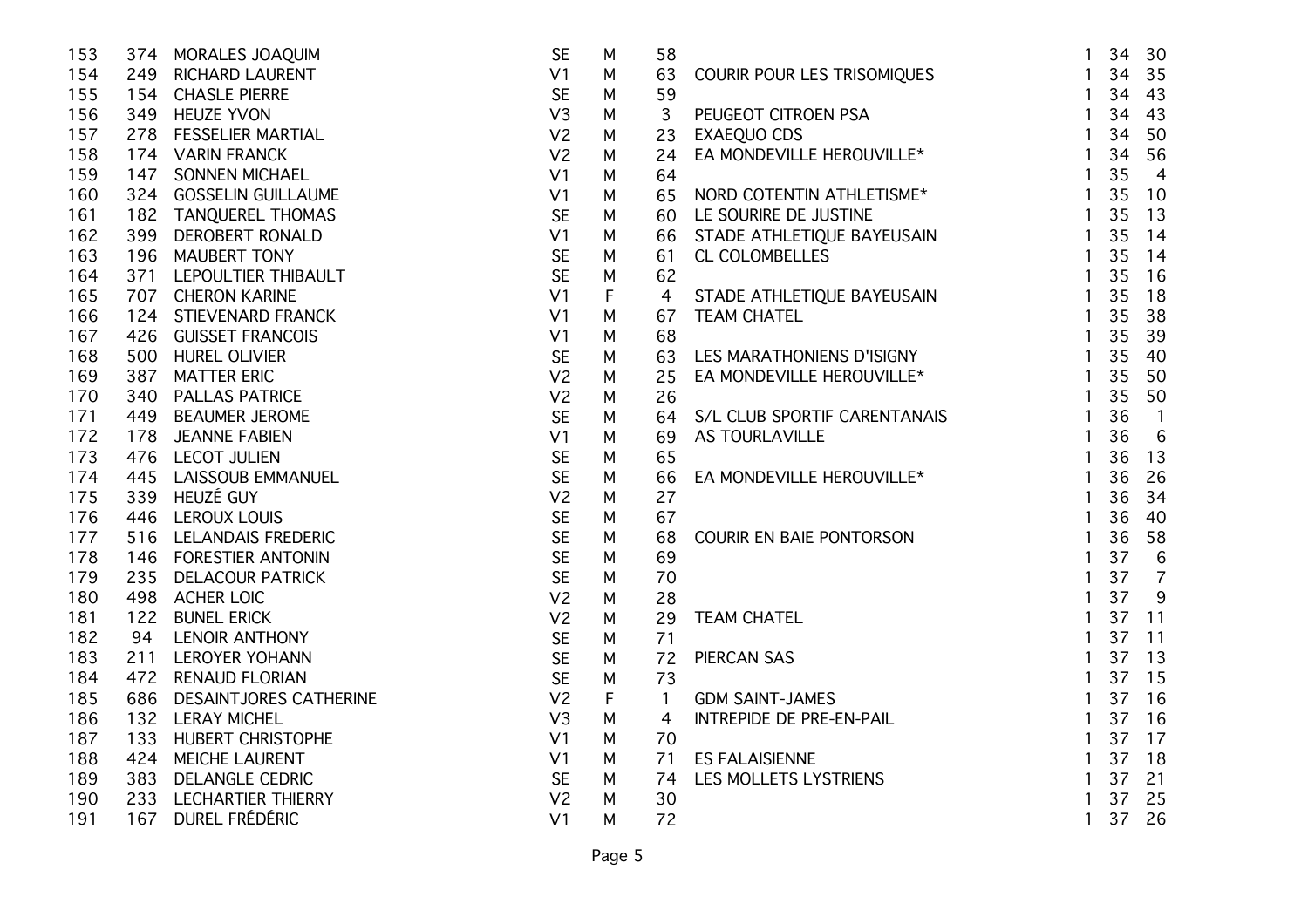| 192 |     | 425 LAÎNÉ PATRICE           | V <sub>2</sub> | M       | 31             | STADE ATHLETIQUE BAYEUSAIN                                                                  | $\mathbf{1}$   | 37 | 29             |
|-----|-----|-----------------------------|----------------|---------|----------------|---------------------------------------------------------------------------------------------|----------------|----|----------------|
| 193 |     | 164 SONNET GUILLAUME        | <b>SE</b>      | M       | 75             |                                                                                             | $\mathbf{1}$   | 37 | 31             |
| 194 | 413 | DE LAAGE PAUL               | <b>SE</b>      | M       | 76             |                                                                                             | $\mathbf{1}$   | 37 | 35             |
| 195 |     | 463 HERVE JEROME            | V <sub>1</sub> | M       | 73             |                                                                                             | $\mathbf{1}$   | 37 | 44             |
| 196 | 519 | <b>ROSSIGNOL GILLES</b>     | V <sub>1</sub> | M       | 74             | PEUGEOT CITROEN PSA                                                                         | $\mathbf{1}$   | 37 | 44             |
| 197 |     | 145 FOURMY MAXIME           | <b>SE</b>      | M       | 77             |                                                                                             | $\mathbf{1}$   | 38 | $\overline{c}$ |
| 198 |     | 529 TOLLEMER ADRIEN         | V <sub>2</sub> | M       | 32             |                                                                                             | $\mathbf{1}$   | 38 | $\overline{7}$ |
| 199 |     | 483 LE BUGLE PATRICK        | V <sub>3</sub> | М       | 5              |                                                                                             | 1              | 38 | $9\,$          |
| 200 |     | 120 CAUDRON LUDOVIC         | V <sub>1</sub> | М       | 75             |                                                                                             | 1              | 38 | 12             |
| 201 |     | 488 HUE ANTOINE             | <b>SE</b>      | М       | 78             |                                                                                             | 1              | 38 | 12             |
| 202 | 149 | <b>BERTRAND BRUNO</b>       | V <sub>2</sub> | M       | 33             |                                                                                             | 1              | 38 | 13             |
| 203 | 323 | <b>DELEPINE ETIENNE</b>     | V <sub>1</sub> | M       | 76             | NORD COTENTIN ATHLETISME*                                                                   | $\mathbf{1}$   | 38 | 14             |
| 204 | 346 | BEUZIT-LOZACH FLORIAN       | <b>SE</b>      | M       | 79             |                                                                                             | 1              | 38 | 15             |
| 205 |     | 502 MANOURY LAURENT         | V <sub>1</sub> | M       | 77             |                                                                                             | $\mathbf{1}$   | 38 | 19             |
| 206 | 263 | ROGER MICKAËL               | V <sub>1</sub> | M       | 78             |                                                                                             | $\mathbf{1}$   | 38 | 22             |
| 207 |     | 456 RODRIGUES CELESTINO     | V <sub>2</sub> | M       | 34             | S/L CLUB SPORTIF CARENTANAIS                                                                | $\mathbf{1}$   | 38 | 24             |
| 208 |     | 417 GUILBERT ROMAIN         | <b>JU</b>      | M       | $\overline{c}$ |                                                                                             | $\mathbf{1}$   | 38 | 26             |
| 209 |     | 264 MENETRIER CHRISTOPHE    | V <sub>2</sub> | M       | 35             | LES MOLLETS LYSTRIENS<br>S/L ES TROARN ATHLETISME                                           | $\mathbf{1}$   | 38 | 27             |
| 210 |     | 380 COURTOIS STEPHANE       | V <sub>1</sub> | M       | 79             |                                                                                             | $\overline{1}$ | 38 | 31             |
| 211 |     | 109 LABOUROT GILBERT        | V <sub>3</sub> | M       | 6              |                                                                                             | $\mathbf{1}$   | 38 | 33             |
| 212 | 503 | <b>SIMON MORGAN</b>         | <b>SE</b>      | М       | 80             |                                                                                             | $\mathbf{1}$   | 38 | 34             |
| 213 | 677 | <b>HAMARD MÉLANIE</b>       | V <sub>1</sub> | F       | 5              | EA MONDEVILLE HEROUVILLE*<br>S/L US PALAISEAU                                               | $\mathbf{1}$   | 38 | 34             |
| 214 |     | 337 DZIURA PATRICK          | V <sub>2</sub> | M       | 36             |                                                                                             | $\mathbf{1}$   | 38 | 36             |
| 215 |     | 193 LARDILLIER DIDIER       | V <sub>2</sub> | M       | 37             |                                                                                             | $\mathbf{1}$   | 38 | 41             |
| 216 |     | 342 CANDON JEREMY           | <b>SE</b>      | M       | 81             |                                                                                             | $\mathbf{1}$   | 38 | 43             |
| 217 |     | 454 LE HERON EMMANUEL       | <b>SE</b>      | M       | 82             | S/L CLUB SPORTIF CARENTANAIS                                                                | $\mathbf{1}$   | 38 | 46             |
| 218 |     | 680 MARTIN ALEXANDRA        | V <sub>1</sub> | F       | 6              | CL COLOMBELLES                                                                              | $\mathbf{1}$   | 38 | 47             |
| 219 |     | 179 GUESNON DIDIER          | V <sub>2</sub> | M       | 38             | CL COLOMBELLES                                                                              | $\mathbf{1}$   | 38 | 47             |
| 220 |     | 89 LEVEILLE LAURENT         | <b>SE</b>      | M       | 83             |                                                                                             | $\mathbf{1}$   | 38 | 59             |
| 221 |     | 252 CEVAER CHRISTOPHE       | V <sub>2</sub> | M       | 39             | COURIR POUR LES TRISOMIQUES                                                                 | $\mathbf{1}$   | 39 | $\overline{1}$ |
| 222 |     | 700 HAMEL EMILIE            | <b>SE</b>      | $\sf F$ | 5              | S/L AS QUERQUEVILLE                                                                         | $\mathbf{1}$   | 39 | $\overline{c}$ |
| 223 |     | 467 LE BER CHRISTOPHE       | V <sub>1</sub> | M       | 80             | NORD COTENTIN ATHLETISME*<br>S/L AS QUERQUEVILLE<br>ES FALAISIENNE<br>LE SOURIRE DE JUSTINE | $\mathbf{1}$   | 39 | $\overline{c}$ |
| 224 |     | 404 LE BARBENCHON SEBASTIEN | V <sub>1</sub> | М       | 81             |                                                                                             | $\mathbf{1}$   | 39 | $\mathsf 3$    |
| 225 |     | 420 GAUQUELIN PASCAL        | V <sub>1</sub> | M       | 82             |                                                                                             | $\mathbf{1}$   | 39 | $\overline{3}$ |
| 226 | 181 | PERREE BERTRAND             | V <sub>2</sub> | М       | 40             |                                                                                             | $\mathbf{1}$   | 39 | 23             |
| 227 | 223 | <b>PAPIN PAUL</b>           | <b>SE</b>      | M       | 84.            | LC BRETTEVILLE SUR ODON                                                                     | $\mathbf{1}$   | 39 | 37             |
| 228 | 322 | <b>BRUN THIERRY</b>         | V <sub>2</sub> | M       | 41             | EA MONDEVILLE HEROUVILLE*                                                                   | $\mathbf{1}$   | 39 | 38             |
| 229 | 121 | <b>JAMIN LOIC</b>           | V <sub>2</sub> | M       | 42             |                                                                                             | $\mathbf{1}$   | 39 | 38             |
| 230 | 381 | <b>BOISGERAULT FREDERIC</b> | V <sub>1</sub> | M       | 83             | LES MOLLETS LYSTRIENS                                                                       | $\mathbf{1}$   | 39 | 39             |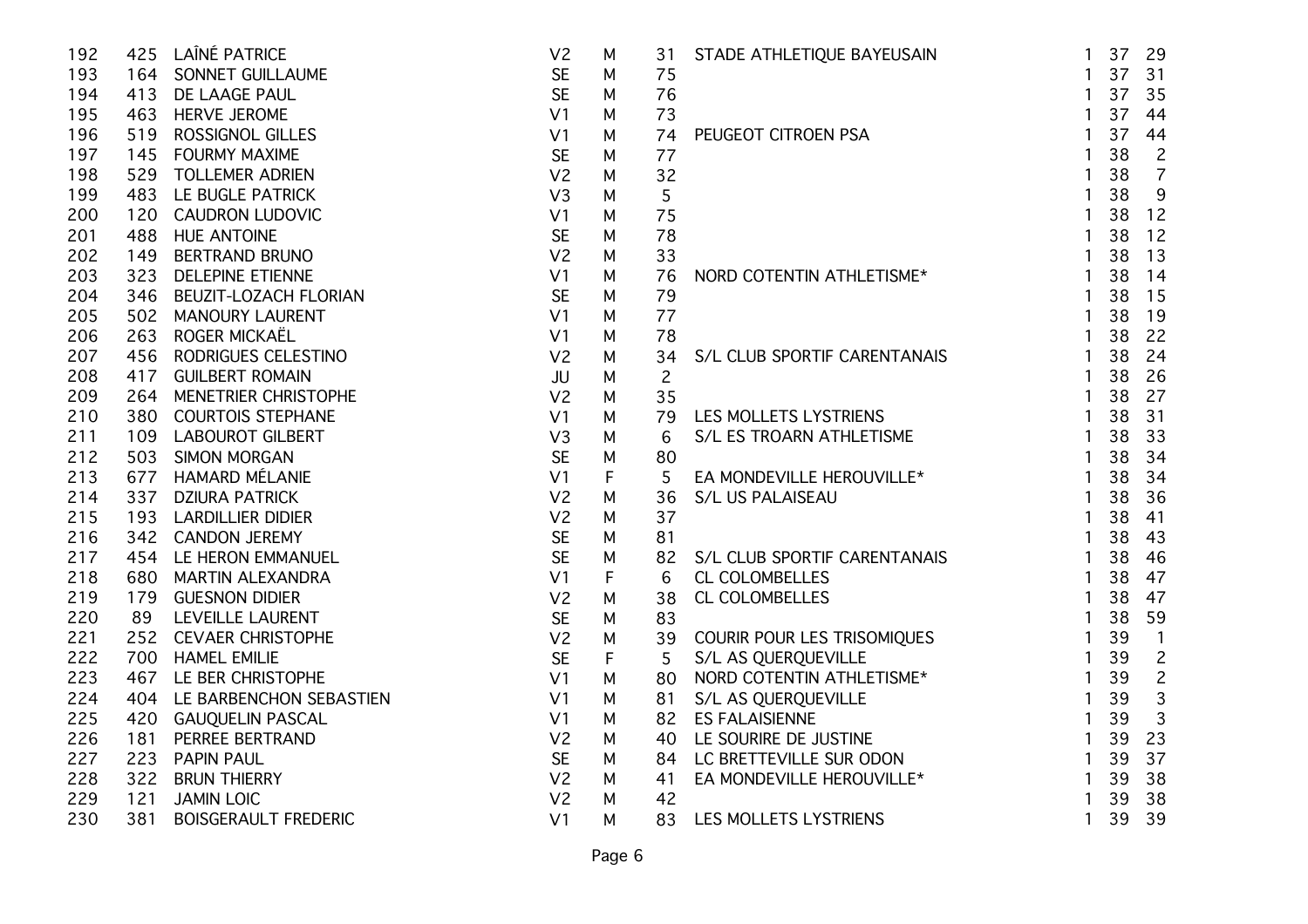| 231 |     | 362 LEFEVRE LIONEL       | V <sub>1</sub> | M | 84.            | CAEN ATHLETIC CLUB*                                                                                   | $\mathbf{1}$   | 39 | 40             |
|-----|-----|--------------------------|----------------|---|----------------|-------------------------------------------------------------------------------------------------------|----------------|----|----------------|
| 232 | 321 | <b>ENDELIN MICKAEL</b>   | <b>SE</b>      | М | 85             | CAEN ATHLETIC CLUB*                                                                                   | $\mathbf{1}$   | 39 | 43             |
| 233 |     | 209 BARUBÉ ALEXIS        | <b>SE</b>      | M | 86             |                                                                                                       | 1              | 39 | 49             |
| 234 |     | 393 MALOISEL STEPHANE    | V <sub>1</sub> | M | 85             | <b>COLISERVICE</b>                                                                                    | 1              | 39 | 49             |
| 235 |     | 175 DEVEAUX SÉBASTIEN    | <b>SE</b>      | M | 87             |                                                                                                       |                | 39 | 50             |
| 236 | 412 | <b>DANTON GUILLAUME</b>  | <b>SE</b>      | М | 88             |                                                                                                       |                | 39 | 52             |
| 237 | 478 | <b>DESAUTES LAURENT</b>  | V <sub>2</sub> | М | 43             |                                                                                                       |                | 39 | 57             |
| 238 | 495 | <b>BAUCHE FABIEN</b>     | <b>SE</b>      | M | 89             |                                                                                                       |                | 39 | 58             |
| 239 | 370 | <b>GOURIER ALEXANDRE</b> | V <sub>1</sub> | М | 86             |                                                                                                       | 1              | 39 | 59             |
| 240 | 130 | <b>BELMONTE LAURENT</b>  | <b>SE</b>      | М | 90             |                                                                                                       | 1              | 40 | $\mathbf{3}$   |
| 241 |     | 443 LECESNE JEROME       | <b>SE</b>      | М | 91             |                                                                                                       | 1              | 40 | 10             |
| 242 |     | 356 COINTO ANTHONY       | <b>SE</b>      | М | 92             |                                                                                                       | 1              | 40 | 16             |
| 243 |     | 162 BEAUBRAS LUC         | V <sub>1</sub> | М | 87             |                                                                                                       | $\mathbf{1}$   | 40 | 16             |
| 244 | 431 | <b>HEAS YANNICK</b>      | V <sub>2</sub> | M | 44             | ETOILE SPORTIVE LIVAROTAISE SE<br>CL COLOMBELLES<br>EXAEQUO CDS<br>EXAEQUO CDS                        | $\mathbf{1}$   | 40 | 22             |
| 245 |     | 204 LEFEVRE SEBASTIEN    | <b>SE</b>      | М | 93             |                                                                                                       | $\mathbf{1}$   | 40 | 25             |
| 246 | 353 | <b>DUBOST BERTRAND</b>   | <b>SE</b>      | М | 94             |                                                                                                       |                | 40 | 27             |
| 247 | 372 | <b>RENOUF CYRIL</b>      | V <sub>1</sub> | М | 88             |                                                                                                       |                | 40 | 35             |
| 248 | 271 | <b>PAYZAN FABIEN</b>     | V <sub>1</sub> | М | 89             |                                                                                                       | 1              | 40 | 39             |
| 249 |     | 285 FRANCOISE ARNAUD     | V <sub>1</sub> | М | 90             |                                                                                                       | 1              | 40 | 39             |
| 250 |     | 259 BELHAIRE BRUNO       | <b>SE</b>      | М | 95             |                                                                                                       | $\mathbf{1}$   | 40 | 40             |
| 251 |     | 254 LEPERON CHRISTOPHE   | V <sub>1</sub> | М | 91             | COURIR POUR LES TRISOMIQUES                                                                           | $\mathbf{1}$   | 40 | 43             |
| 252 |     | 487 LEMAITRE JULIEN      | <b>SE</b>      | М | 96             |                                                                                                       | $\mathbf{1}$   | 40 | 45             |
| 253 |     | 329 LIEGARD ADRIEN       | ES             | M | $\overline{1}$ | ENCORE UN GRAND MOMENT DE SPORT A THERE                                                               | $\overline{1}$ | 41 | 6              |
| 254 |     | 373 MARTIN STEPHANE      | V <sub>1</sub> | М | 92             |                                                                                                       | 1              | 41 | 18             |
| 255 |     | 514 BEROT DAVID          | <b>SE</b>      | М | 97             |                                                                                                       | 1              | 41 | 23             |
| 256 |     | 522 BREHIER ETIENNE      | V <sub>2</sub> | М | 45             |                                                                                                       | 1              | 41 | 26             |
| 257 | 221 | <b>COLIN MICHAEL</b>     | V <sub>1</sub> | М | 93             | LC BRETTEVILLE SUR ODON                                                                               | 1              | 41 | 26             |
| 258 |     | 139 LECHEVALIER MICHAEL  | <b>SE</b>      | М | 98             |                                                                                                       | 1              | 41 | 32             |
| 259 | 308 | <b>DUPONT ROMAIN</b>     | <b>SE</b>      | М | 99             |                                                                                                       | 1              | 41 | 38             |
| 260 | 243 | <b>HAREL VALERY</b>      | V <sub>1</sub> | М | 94             |                                                                                                       | 1              | 41 | 44             |
| 261 | 203 | <b>VESCOVI FABRICE</b>   | <b>SE</b>      | М | 100            |                                                                                                       | $\mathbf{1}$   | 41 | 46             |
| 262 | 116 | PIEDAGNEL VINCENT        | <b>SE</b>      | М | 101            |                                                                                                       | 1              | 41 | 47             |
| 263 | 418 | <b>BUISARD BAPTISTE</b>  | V <sub>1</sub> | М | 95             |                                                                                                       | 1              | 41 | 50             |
| 264 | 155 | PRUNIER PASCAL           | V <sub>1</sub> | М | 96             |                                                                                                       | $\mathbf{1}$   | 41 | 50             |
| 265 | 520 | <b>MARTIN PATRICE</b>    | <b>SE</b>      | M | 102            |                                                                                                       | $\mathbf{1}$   | 41 | 53             |
| 266 | 501 | <b>CONCLOIS CEDRIC</b>   | V <sub>1</sub> | M | 97             |                                                                                                       | 1              | 41 | 57             |
| 267 |     | 318 VIGIER DAMIEN        | <b>SE</b>      | М | 103            |                                                                                                       | 1              | 41 | 58             |
| 268 | 303 | MERIENNE JEAN-PIERRE     | V <sub>2</sub> | M | 46             |                                                                                                       | 1              | 42 | $\overline{0}$ |
| 269 | 667 | SCHMIDT CONSTANZE        | <b>SE</b>      | F | 6              | COURIR POUR LES TRISOMIQUES<br>CL COLOMBELLES<br>LECAPITAINE<br>CAEN ATHLETIC CLUB*<br>LC DONNERSBERG |                | 42 | $\overline{7}$ |
|     |     |                          |                |   |                |                                                                                                       |                |    |                |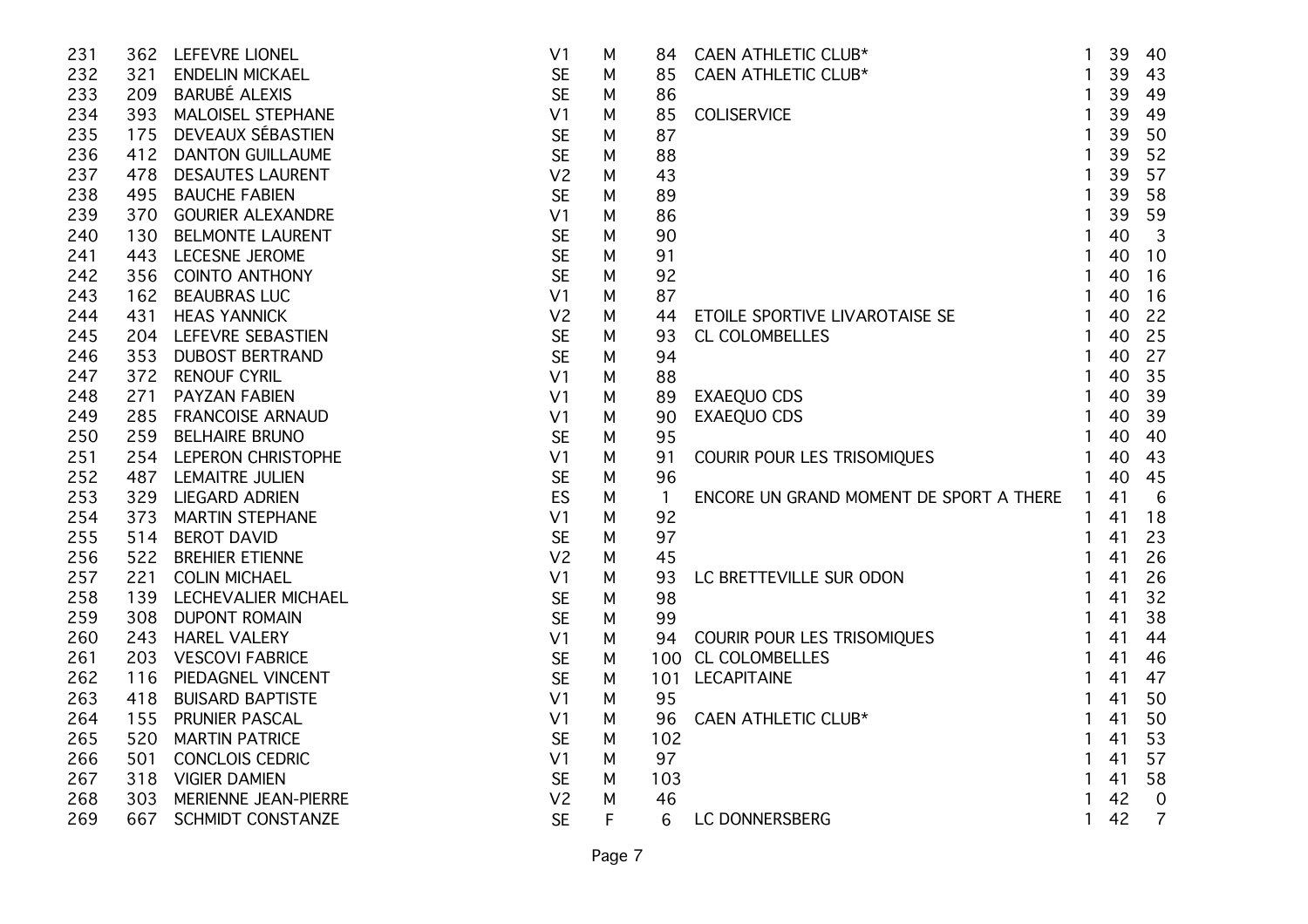| 270 | 161 | <b>BRIARD OLIVIER</b>    | V <sub>1</sub> | M | 98              |                                                                | $\mathbf{1}$   | 42 15 |                |
|-----|-----|--------------------------|----------------|---|-----------------|----------------------------------------------------------------|----------------|-------|----------------|
| 271 |     | 117 MONTRADE HERVÉ       | V <sub>1</sub> | М | 99              |                                                                | $\mathbf{1}$   | 42    | 18             |
| 272 |     | 335 HOORELBEKE PIERRE    | ES             | M | 2               | ENCORE UN GRAND MOMENT DE SPORT A THERE                        | $\overline{1}$ | 42    | 21             |
| 273 | 287 | DELAUNAY JOACHIM         | <b>SE</b>      | M | 104             |                                                                | $\mathbf{1}$   | 42    | 26             |
| 274 | 160 | <b>MOULIN BENOIT</b>     | V <sub>2</sub> | M | 47              |                                                                |                | 42    | 29             |
| 275 | 401 | <b>RICAUD OLIVIER</b>    | V <sub>1</sub> | м | 100             |                                                                | 1              | 42    | 32             |
| 276 | 390 | <b>BLANCHET STEPHANE</b> | V <sub>1</sub> | М | 101             | <b>VILLERS BOCAGE ENDURANCE 14</b>                             | $\mathbf{1}$   | 42    | 36             |
| 277 |     | 136 AUGÉ FRÉDÉRIC        | V <sub>1</sub> | M | 102             |                                                                |                | 42    | 44             |
| 278 | 158 | DÉCHELETTE ARMAND        | <b>SE</b>      | M | 105             |                                                                | 1              | 42    | 51             |
| 279 | 730 | <b>GORET CARINE</b>      | <b>SE</b>      | F | $\overline{7}$  |                                                                | 1              | 42    | 52             |
| 280 | 675 | <b>BOURGAUD PAULINE</b>  | <b>SE</b>      | F | 8               |                                                                | 1              | 43    | 10             |
| 281 | 265 | <b>DENIC STEPHANE</b>    | <b>SE</b>      | M | 106             |                                                                | $\mathbf{1}$   | 43    | 14             |
| 282 |     | 679 BEURON DOMINIQUE     | V <sub>2</sub> | F | $\overline{c}$  | <b>CL COLOMBELLES</b>                                          | $\mathbf{1}$   | 43    | 16             |
| 283 |     | 153 LE GUENNEC STEPHANE  | V <sub>2</sub> | M | 48              |                                                                | $\mathbf{1}$   | 43    | 17             |
| 284 |     | 212 MOISSON GERALD       | V <sub>1</sub> | M |                 | 103 CL COLOMBELLES                                             | $\mathbf{1}$   | 43    | 27             |
| 285 | 78  | <b>TOUZET ALEXANDRE</b>  | <b>SE</b>      | M |                 | 107 S/L AS CHERBOURG                                           |                | 43    | 31             |
| 286 |     | 333 LAVALLEY MATTHIEU    | ES             | м | 3               | ENCORE UN GRAND MOMENT DE SPORT A THERE                        | $\mathbf{1}$   | 43    | 32             |
| 287 |     | 192 TRIVIDIC YANN        | V <sub>1</sub> | M |                 | 104 S/L AS QUERQUEVILLE<br>UERQUEVILLE<br>U AS<br>HLETIC CLUB* | $\mathbf{1}$   | 43    | 37             |
| 288 |     | 142 HERSENT SEBASTIEN    | V <sub>2</sub> | M | 49              | <b>CAEN CHU AS</b>                                             |                | 43    | 37             |
| 289 | 489 | <b>BOULANGER GAETAN</b>  | <b>SE</b>      | M | 108             |                                                                | $\mathbf{1}$   | 44    | 5              |
| 290 |     | 306 RIOUSSET FABIAN      | V <sub>1</sub> | M | 105             |                                                                |                | 44    | $\,6$          |
| 291 |     | 217 LE PALUD LAURENT     | <b>SE</b>      | М | 109             |                                                                |                | 44    | 15             |
| 292 | 511 | <b>MARION FRANCOIS</b>   | V <sub>1</sub> | M | 106             |                                                                |                | 44    | 23             |
| 293 |     | 694 GARDIE MATHILDE      | <b>SE</b>      | F | 9               | CAEN ATHLETIC CLUB*                                            | $\mathbf{1}$   | 44    | 25             |
| 294 |     | 300 LEGENDRE MORGAN      | <b>SE</b>      | M | 110             |                                                                | $\mathbf{1}$   | 44    | 26             |
| 295 |     | 432 DORON BERTRAND       | V <sub>2</sub> | M | 50              |                                                                | $\mathbf{1}$   | 44    | 30             |
| 296 | 268 | <b>ANGER DENIS</b>       | V <sub>1</sub> | M | 107             | <b>USC MEZIDON</b>                                             | 1              | 44    | 35             |
| 297 | 720 | <b>VALLOT VANESSA</b>    | <b>SE</b>      | F | 10 <sup>°</sup> | S/L CLUB SPORTIF CARENTANAIS                                   |                | 44    | 43             |
| 298 | 442 | <b>VARIN JULIEN</b>      | <b>SE</b>      | M | 111             |                                                                |                | 44    | 48             |
| 299 | 505 | <b>BUCHET JEROME</b>     | V <sub>2</sub> | М | 51              |                                                                |                | 44    | 49             |
| 300 | 453 | <b>CAUCHON ARNAUD</b>    | V <sub>1</sub> | M | 108             | S/L CLUB SPORTIF CARENTANAIS                                   | $\mathbf{1}$   | 44    | 53             |
| 301 | 173 | <b>DRIEU SYLVAIN</b>     | V <sub>1</sub> | M | 109             |                                                                | $\mathbf{1}$   | 44    | 54             |
| 302 | 341 | <b>GAUGER RAPHAEL</b>    | V <sub>1</sub> | M | 110             | PSA PEUGEOT CAC CORMELLES                                      | $\mathbf{1}$   | 44    | 55             |
| 303 |     | 497 PIGEON KEVIN         | <b>SE</b>      | M | 112             |                                                                | 1              | 45    | $\overline{0}$ |
| 304 | 407 | <b>HOCHET PATRICK</b>    | V <sub>1</sub> | M | 111             |                                                                | 1              | 45    | $\overline{c}$ |
| 305 |     | 466 MARTIN JEAN YVES     | V <sub>2</sub> | M | 52              |                                                                | $\mathbf{1}$   | 45    | 16             |
| 306 | 283 | <b>DESRAME MATHIEU</b>   | V <sub>1</sub> | M |                 | 112 EXAEQUO CDS                                                | $\mathbf{1}$   | 45    | 21             |
| 307 | 185 | <b>SLIMAN SIMON</b>      | <b>SE</b>      | M | 113             |                                                                | 1              | 45    | 44             |
| 308 | 103 | <b>MAES FABRICE</b>      | V <sub>1</sub> | М |                 | 113 ENTENTE ATHLE NORD MAYENNE *                               | 1              | 45    | 46             |
|     |     |                          |                |   |                 |                                                                |                |       |                |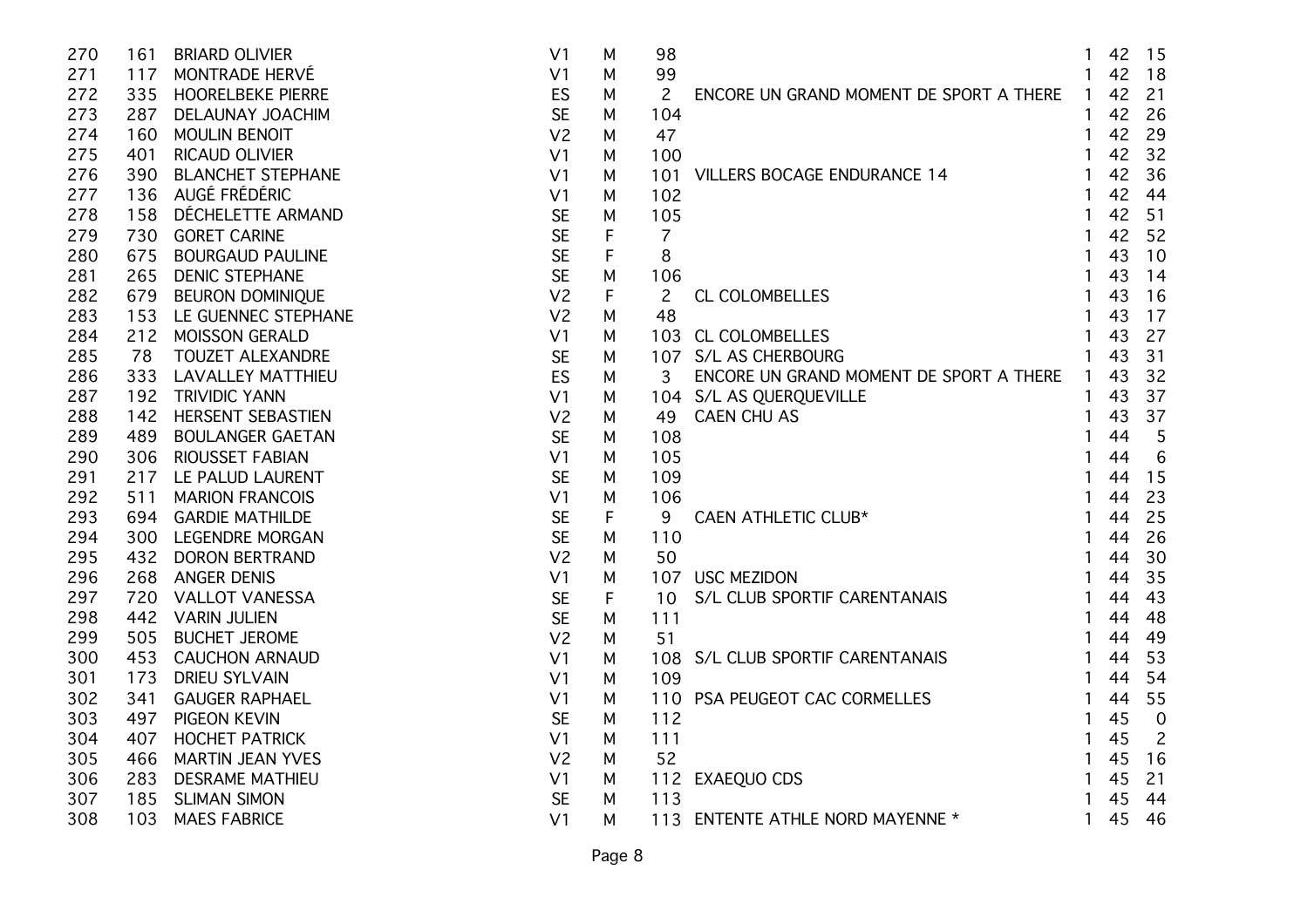| 309 |     | 101 COULIBEUF JEAN            | <b>SE</b>      | M |   | 114            |                                           | $\mathbf{1}$   | 45 | 52             |
|-----|-----|-------------------------------|----------------|---|---|----------------|-------------------------------------------|----------------|----|----------------|
| 310 |     | 332 LOUVEL VINCENT            | <b>ES</b>      | M |   | 4              | ENCORE UN GRAND MOMENT DE SPORT A THERE 1 |                | 45 | 57             |
| 311 |     | 705 BREARD FREDERIQUE         | V <sub>1</sub> | F |   | $\overline{7}$ | LES MOLLETS LYSTRIENS                     | $\mathbf{1}$   | 46 | 28             |
| 312 | 671 | <b>BROU CAMILLE</b>           | <b>SE</b>      | F |   | 11             |                                           |                | 46 | 29             |
| 313 | 216 | <b>CALIGNY THOMAS</b>         | <b>SE</b>      | M |   | 115            |                                           |                | 46 | 43             |
| 314 | 491 | PIERRE JEROME                 | V <sub>1</sub> | м |   | 114            |                                           |                | 46 | 50             |
| 315 | 302 | <b>VIVIEN BENOIT</b>          | V <sub>1</sub> | м |   | 115            |                                           |                | 47 | 10             |
| 316 | 336 | <b>COURTIN LOIC</b>           | <b>SE</b>      | м |   | 116            |                                           |                | 47 | 20             |
| 317 | 289 | <b>MARIE JEAN-LUC</b>         | V <sub>1</sub> | м |   | 116            |                                           | 1              | 47 | 20             |
| 318 |     | 439 CACITTI STÉPHANE          | V <sub>2</sub> | M |   | 53             |                                           | 1              | 47 | 21             |
| 319 | 256 | <b>SEHIER PATRICK</b>         | V <sub>2</sub> | M |   | 54             | <b>ES FALAISIENNE</b>                     | $\mathbf{1}$   | 47 | 21             |
| 320 |     | 114 GORET LUDOVIC             | <b>SE</b>      | M |   |                | 117 LECAPITAINE                           | 1              | 47 | 23             |
| 321 |     | 288 MALANDAIN FABIEN          | V <sub>2</sub> | М |   | 55             |                                           | $\mathbf{1}$   | 47 | 26             |
| 322 | 215 | <b>BELLEE FRANCK</b>          | V <sub>1</sub> | м |   | 117            |                                           | $\mathbf{1}$   | 47 | 36             |
| 323 |     | 728 VAN BRABANT LESAGE EMILIE | <b>SE</b>      | M |   | 118            |                                           | $\mathbf{1}$   | 47 | 36             |
| 324 | 76  | <b>GRAS RENAUD</b>            | <b>SE</b>      | M |   | 119            |                                           | 1              | 47 | 37             |
| 325 | 673 | <b>ROTH MARTINE</b>           | V <sub>2</sub> | F |   | 3              |                                           |                | 47 | 46             |
| 326 | 436 | <b>CHOUX OLIVIER</b>          | V <sub>1</sub> | М |   | 118            |                                           |                | 47 | 48             |
| 327 |     | 112 LECHEVALLIER VINCENT      | V <sub>1</sub> | M |   |                | 119 LECAPITAINE                           |                | 47 | 49             |
| 328 |     | 327 LEMIERE VALENTIN          | ES             | M |   | 5.             | ENCORE UN GRAND MOMENT DE SPORT A THERE   | $\overline{1}$ | 47 | 54             |
| 329 |     | 213 CORBIN ROMUALD            | V <sub>1</sub> | M |   |                | 120 EA MONDEVILLE HEROUVILLE*             | $\mathbf{1}$   | 47 | 55             |
| 330 |     | 186 COUTARD EDOUARD           | V <sub>1</sub> | M |   | 121            |                                           | $\mathbf{1}$   | 47 | 56             |
| 331 |     | 457 NEEL RODOLPHE             | V <sub>1</sub> | M |   |                | 122 S/L CLUB SPORTIF CARENTANAIS          | $\mathbf{1}$   | 47 | 58             |
| 332 |     | 718 COUBRUN ALICE             | <b>SE</b>      | F |   | 12             | S/L CLUB SPORTIF CARENTANAIS              | $\mathbf{1}$   | 47 | 59             |
| 333 |     | 527 HEULZ ROMAIN              | <b>SE</b>      | М |   | 120            |                                           | $\mathbf{1}$   | 48 | 6              |
| 334 |     | 325 LEROUX FREDERIC           | V <sub>1</sub> | M |   |                | 123 NORD COTENTIN ATHLETISME*             | $\mathbf{1}$   | 48 | 10             |
| 335 |     | 214 LANDRAGIN DAMIEN          | <b>SE</b>      | M |   | 121            |                                           | $\mathbf{1}$   | 48 | 10             |
| 336 |     | 659 VEILLARD ANNE             | V <sub>1</sub> | F |   | 8              | S/L A. CHERBOURG MARATHON                 | $\mathbf{1}$   | 48 | 13             |
| 337 | 414 | <b>BOUYER STÉPHANE</b>        | V <sub>2</sub> |   | м | 56             | S/L A. CHERBOURG MARATHON                 | $\mathbf{1}$   | 48 | 15             |
| 338 | 326 | <b>RAYNAL THIERRY</b>         | V <sub>2</sub> | м |   | 57             | ENCORE UN GRAND MOMENT DE SPORT A THERE   | $\mathbf{1}$   | 48 | 18             |
| 339 | 183 | <b>DUVAL JULIEN</b>           | V <sub>1</sub> | M |   | 124            |                                           |                | 48 | 22             |
| 340 | 127 | <b>GATTIER FRÉDÉRIC</b>       | <b>SE</b>      | M |   | 122            |                                           | 1              | 48 | 27             |
| 341 | 126 | <b>GATTIER VINCENT</b>        | V <sub>1</sub> | M |   | 125            |                                           |                | 48 | 27             |
| 342 |     | 689 PERARD JOËLLE             | V <sub>2</sub> | F |   | 4              | S/L US PALAISEAU                          | 1              | 48 | 31             |
| 343 | 311 | <b>LAURENT THIERRY</b>        | V <sub>2</sub> | M |   | 58             |                                           | $\mathbf{1}$   | 48 | 42             |
| 344 |     | 422 RAZET MICHEL              | V <sub>2</sub> | М |   | 59             | <b>ES FALAISIENNE</b>                     | 1              | 48 | 44             |
| 345 |     | 385 MARIE DANIEL              | V <sub>3</sub> | M |   | $\overline{7}$ | LES MOLLETS LYSTRIENS                     | 1              | 49 | $\overline{c}$ |
| 346 |     | 166 STANIC JEREMY             | V <sub>1</sub> | м |   | 126            |                                           | 1              | 49 | 13             |
| 347 |     | 406 JACOB MAXIME              | <b>SE</b>      | M |   | 123            |                                           | $\mathbf{1}$   | 49 | 13             |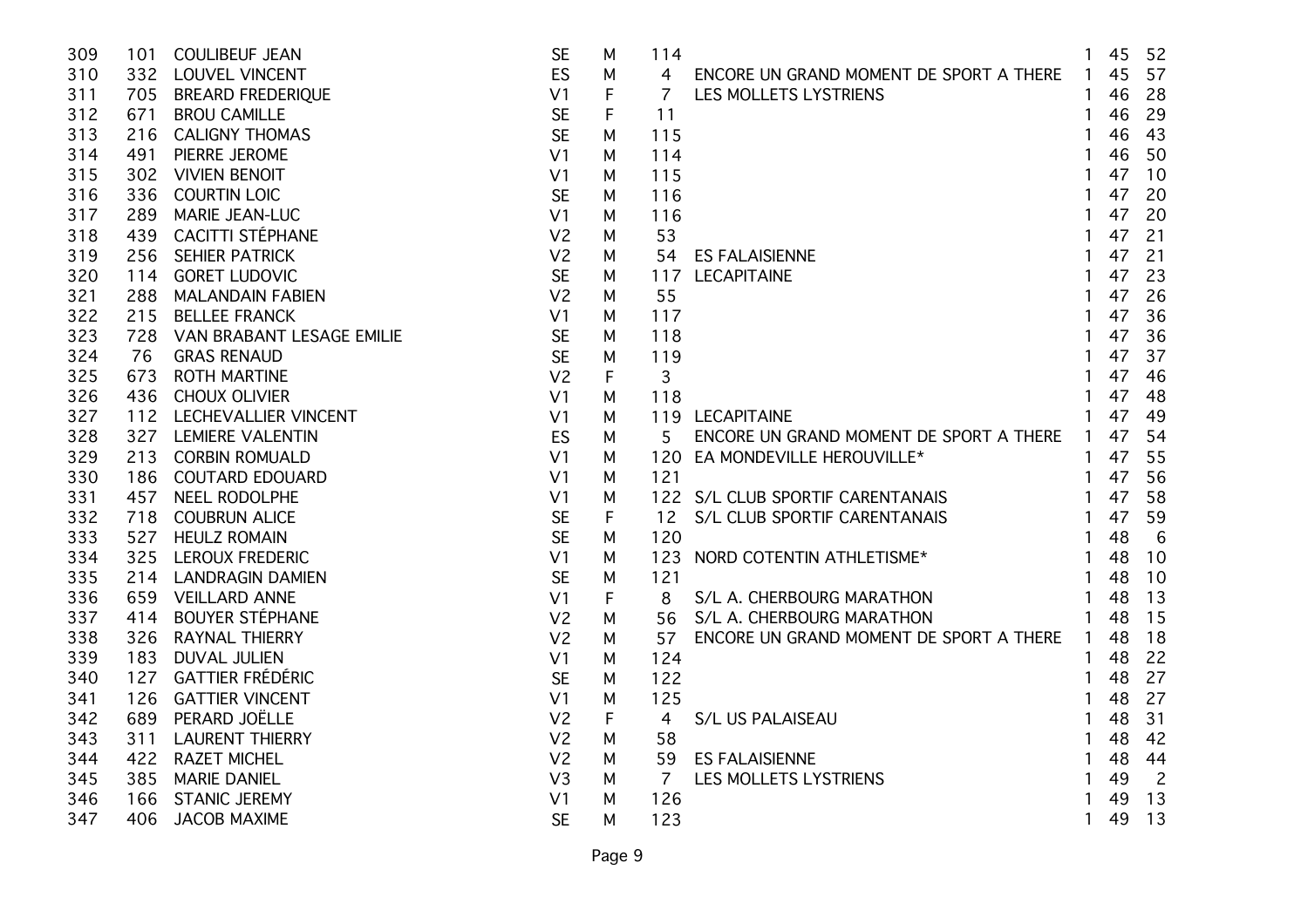| 348 | 665 | <b>JOIGNE CARINE</b>       | V <sub>1</sub> | F           |                 |                                                                         | $\mathbf{1}$   | 49 | 14             |
|-----|-----|----------------------------|----------------|-------------|-----------------|-------------------------------------------------------------------------|----------------|----|----------------|
| 349 |     | 115 SOULARD THIBAULT       | <b>SE</b>      | М           |                 | 124 LECAPITAINE                                                         | $\mathbf{1}$   | 49 | 18             |
| 350 |     | 400 ANNE JOEL              | V <sub>2</sub> | M           |                 | 9 TEAM CHATEL<br>124 LECAPITAINE<br>60 STADE ATHLETIQUE BAYEUSAIN<br>61 | $\mathbf{1}$   | 49 | 19             |
| 351 | 71  | <b>GUINARD JEAN-PAUL</b>   | V <sub>2</sub> | М           | 61              |                                                                         | $\mathbf{1}$   | 49 | 21             |
| 352 |     | 706 GUILLON AURORE         | <b>SE</b>      | F           | 13              | LES MOLLETS LYSTRIENS                                                   | $\mathbf{1}$   | 49 | 24             |
| 353 |     | 462 LEJEUNE TONY           | <b>SE</b>      | M           | 125             |                                                                         | $\mathbf{1}$   | 49 | 26             |
| 354 | 486 | <b>JEANNE HUGO</b>         | <b>SE</b>      | M           | 126             |                                                                         | $\mathbf{1}$   | 49 | 26             |
| 355 |     | 494 VESQUE THEO            | JU             | M           | 3               |                                                                         | $\mathbf{1}$   | 49 | 28             |
| 356 | 723 | <b>CHEVALLIER ADELINE</b>  | V <sub>1</sub> | F           | 10              |                                                                         | $\mathbf{1}$   | 49 | 29             |
| 357 | 331 | ROULLAND HUGO              | ES             | M           | 6               | ENCORE UN GRAND MOMENT DE SPORT A THERE                                 | $\mathbf{1}$   | 49 | 31             |
| 358 | 241 | ROUTY JOEL                 | V <sub>2</sub> | M           | 62              | COURIR POUR LES TRISOMIQUES                                             | $\mathbf{1}$   | 49 | 31             |
| 359 |     | 682 PAIN MICHELLE          | V <sub>1</sub> | F           | 11              | ES FALAISIENNE<br>S/L CLUB SPORTIF CARENTANAIS                          | $\mathbf{1}$   | 49 | 32             |
| 360 | 711 | <b>RAZET HELENE</b>        | V <sub>1</sub> | F           | 12 <sup>2</sup> |                                                                         | $\mathbf{1}$   | 49 | 32             |
| 361 |     | 459 ROGER BRUNO            | V <sub>2</sub> | M           | 63              |                                                                         | $\mathbf{1}$   | 49 | 35             |
| 362 |     | 138 DELORT FRÉDÉRIC        | V <sub>1</sub> | M           | 127             |                                                                         | $\mathbf{1}$   | 49 | 36             |
| 363 | 69  | LEMAISTRE SAMUEL           | <b>SE</b>      | M           |                 | 127 RIVA COURIR                                                         | $\mathbf{1}$   | 49 | 40             |
| 364 |     | 296 GALLAIS GUY            | V <sub>2</sub> | M           | 64              |                                                                         | $\mathbf{1}$   | 49 | 52             |
| 365 |     | 697 GAST ROMANE            | <b>SE</b>      | F           | 14              | NESTLE HEALTH SCIENCE                                                   | $\mathbf{1}$   | 49 | 53             |
| 366 |     | 295 HOINVILLE YOAN         | <b>SE</b>      | M           | 128             |                                                                         | $\mathbf{1}$   | 49 | 53             |
| 367 |     | 458 KAMMENTHALER CHRISTIAN | V <sub>2</sub> | M           | 65              | S/L CLUB SPORTIF CARENTANAIS                                            | $\mathbf{1}$   | 50 | $\overline{0}$ |
| 368 |     | 245 AUMONT THIERRY         | V <sub>2</sub> | M           | 66              | COURIR POUR LES TRISOMIQUES                                             | $\mathbf{1}$   | 50 | 6              |
| 369 |     | 72 LAURENT MATHIEU         | <b>SE</b>      | M           | 129             | LAVILLE<br>TEVILLE SUR ODON<br>CUPLES TRIODURES                         | $\mathbf{1}$   | 50 | 10             |
| 370 |     | 257 DUFEU MICHEL           | V <sub>2</sub> | M           | 67              | AS TOURLAVILLE                                                          | $\mathbf{1}$   | 50 | 20             |
| 371 |     | 299 LECLUZE GAËTAN         | V <sub>1</sub> | M           | 128             |                                                                         | $\mathbf{1}$   | 50 | 29             |
| 372 |     | 513 HIRARD STEPHANE        | V <sub>2</sub> | М           | 68              |                                                                         | $\mathbf{1}$   | 50 | 33             |
| 373 |     | 427 GUILLIN FLORENT        | <b>SE</b>      | М           | 130             |                                                                         | $\mathbf{1}$   | 50 | 36             |
| 374 |     | 151 VERRIER JÉRÉMIE        | <b>SE</b>      | M           | 131             |                                                                         | $\mathbf{1}$   | 50 | 36             |
| 375 |     | 220 BUFFETTI BERTRAND      | V <sub>1</sub> | M           | 129             | LC BRETTEVILLE SUR ODON                                                 | $\overline{1}$ | 50 | 43             |
| 376 |     | 685 JORET PATRICIA         | V <sub>2</sub> | $\mathsf F$ | 5               | COURIR POUR LES TRISOMIQUES                                             | $\mathbf{1}$   | 50 | 52             |
| 377 | 727 | <b>GIROULT SONIA</b>       | V <sub>1</sub> | F           | 13              |                                                                         | $\mathbf{1}$   | 50 | 52             |
| 378 | 666 | <b>BIHEL EMILIE</b>        | V <sub>1</sub> | F           | 14              |                                                                         | $\mathbf{1}$   | 50 | 54             |
| 379 | 435 | <b>MANCHERON THIERRY</b>   | V <sub>2</sub> | M           | 69              | COURIR EN BAIE PONTORSON                                                | $\mathbf{1}$   | 51 | $\overline{4}$ |
| 380 |     | 345 LEBIDOIS GREGORY       | V <sub>1</sub> | M           | 130             | PEUGEOT CITROEN PSA                                                     | $\mathbf{1}$   | 51 | 12             |
| 381 | 131 | <b>TANQUEREL LUDOVIC</b>   | <b>SE</b>      | M           | 132             |                                                                         | $\mathbf{1}$   | 51 | 24             |
| 382 | 92  | <b>DUDOUIT PASCAL</b>      | V <sub>1</sub> | M           | 131             |                                                                         | $\mathbf{1}$   | 51 | 25             |
| 383 | 528 | <b>TOLLEMER CYRIL</b>      | <b>SE</b>      | М           | 133             |                                                                         | $\mathbf{1}$   | 51 | 25             |
| 384 |     | 348 LECOQ ERIC             | V1             | М           |                 | 132 PEUGEOT CITROEN PSA                                                 | $\mathbf{1}$   | 51 | 33             |
| 385 |     | 696 CHAMAYOU PAULINE       | <b>SE</b>      | F           |                 | 15 VERNEUIL AC                                                          | $\mathbf{1}$   | 51 | 42             |
| 386 | 713 | <b>BAZIN CHRISTELLE</b>    | V <sub>1</sub> | F           | 15              | BAYEUX JEANNE D ARC                                                     | $\mathbf{1}$   | 51 | 42             |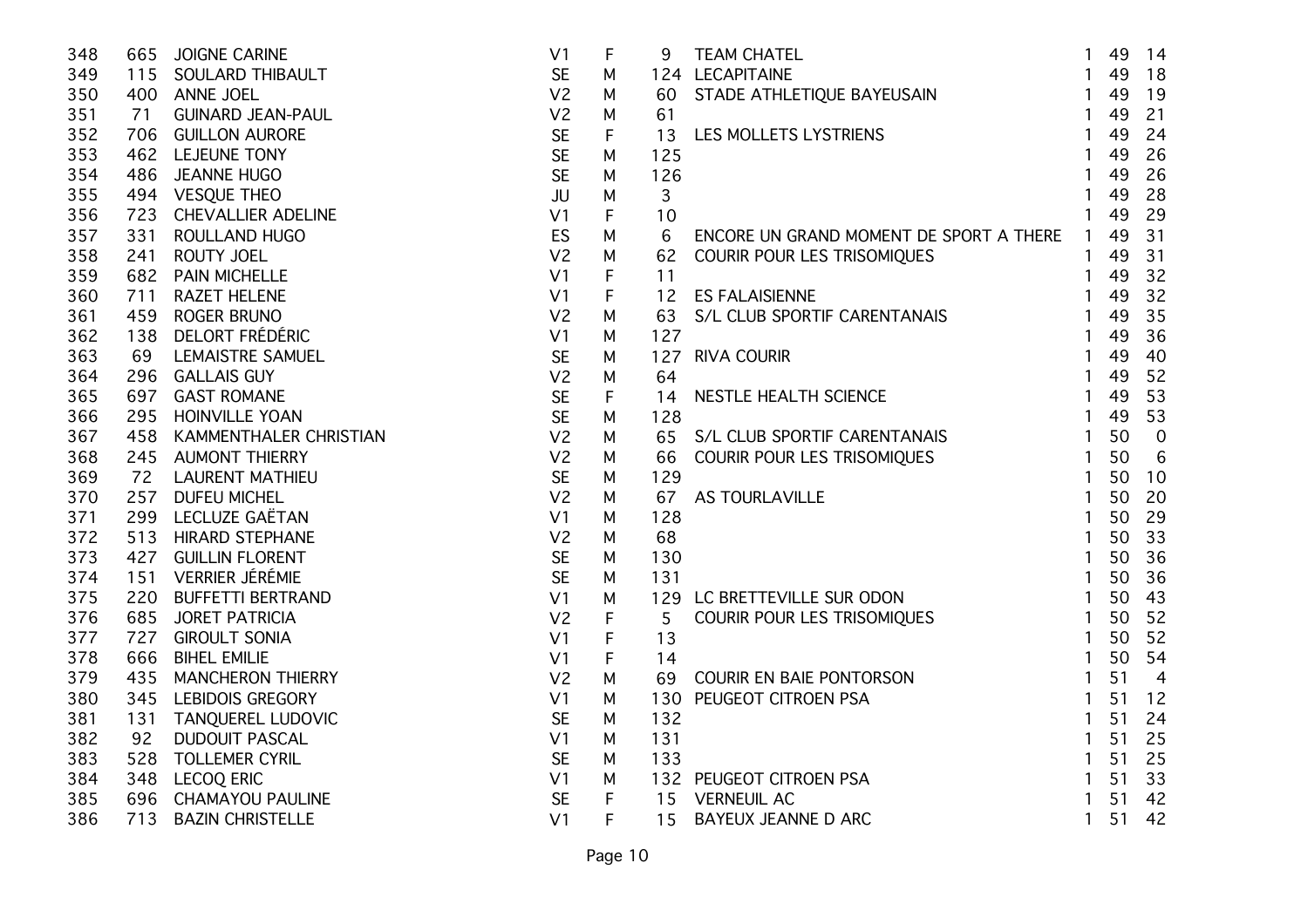| 387 |     | 684 HERIN CÉLINE            | <b>SE</b>      | F | 16             |                                    | $\mathbf{1}$ | 52 | $\overline{2}$ |
|-----|-----|-----------------------------|----------------|---|----------------|------------------------------------|--------------|----|----------------|
| 388 |     | 358 GOBE PHILIPPE           | V <sub>2</sub> | M | 70             | <b>CAEN ATHLETIC CLUB*</b>         | $\mathbf{1}$ | 52 | $\overline{4}$ |
| 389 |     | 75 THOMASSE FREDERIC        | V <sub>1</sub> | M | 133            |                                    | $\mathbf{1}$ | 52 | 8              |
| 390 |     | 237 DECLOMESNIL JOHANN      | V <sub>1</sub> | M | 134            |                                    | $\mathbf{1}$ | 52 | 10             |
| 391 | 719 | <b>BROTELANDE SABRINA</b>   | V <sub>1</sub> | F | 16             | S/L CLUB SPORTIF CARENTANAIS       | $\mathbf{1}$ | 52 | 13             |
| 392 |     | 702 GUERET MELISSA          | <b>ES</b>      | F | $\mathbf{1}$   | <b>CAEN ATHLETIC CLUB*</b>         | $\mathbf{1}$ | 52 | 24             |
| 393 |     | 437 LEGALLOIS ANTOINE       | <b>SE</b>      | М | 134            |                                    | $\mathbf{1}$ | 52 | 37             |
| 394 |     | 410 LEGALLOIS BRICE         | <b>SE</b>      | М | 135            |                                    | $\mathbf{1}$ | 52 | 37             |
| 395 | 81  | <b>DELAVILLE SYLVAIN</b>    | V <sub>2</sub> | М | 71             |                                    |              | 52 | 40             |
| 396 | 656 | <b>BELKACEM MYRIAM</b>      | V <sub>1</sub> | F | 17             |                                    | $\mathbf{1}$ | 52 | 47             |
| 397 |     | 190 FOURBET AURÉLIEN        | <b>SE</b>      | M | 136            |                                    | $\mathbf{1}$ | 52 | 47             |
| 398 | 451 | <b>FOUCHER FABRICE</b>      | V <sub>2</sub> | M | 72             | S/L CLUB SPORTIF CARENTANAIS       | $\mathbf{1}$ | 52 | 51             |
| 399 | 397 | <b>MASSOU KEVIN</b>         | <b>ES</b>      | М | $\overline{7}$ |                                    | $\mathbf{1}$ | 52 | 55             |
| 400 | 62  | <b>ALAWE LEO</b>            | V <sub>2</sub> | М | 73             | <b>VILLERS BOCAGE ENDURANCE 14</b> | $\mathbf{1}$ | 52 | 59             |
| 401 |     | 661 LE BLOND STEPHANIE      | <b>SE</b>      | F | 17             | <b>LECAPITAINE</b>                 | $\mathbf{1}$ | 53 | $\overline{2}$ |
| 402 |     | 419 ALLAIRE ANTHIME         | <b>SE</b>      | M | 137            |                                    | $\mathbf{1}$ | 53 | 9              |
| 403 |     | 444 YVAI QUENTIN            | <b>SE</b>      | M | 138            |                                    | $\mathbf{1}$ | 53 | 10             |
| 404 | 652 | <b>BROWN JULIA</b>          | V <sub>2</sub> | F | 6              |                                    | 1            | 53 | 10             |
| 405 | 218 | <b>IGLESIAS JUAN</b>        | V <sub>2</sub> | М | 74             |                                    |              | 53 | 14             |
| 406 | 95  | <b>ISABELLE GILLES</b>      | V <sub>2</sub> | м | 75             |                                    |              | 53 | 15             |
| 407 |     | 194 GOLBERY RICHARD         | <b>SE</b>      | м | 139            |                                    |              | 53 | 17             |
| 408 | 297 | <b>BRETON HERVÉ</b>         | V <sub>1</sub> | M | 135            |                                    | $\mathbf{1}$ | 53 | 19             |
| 409 |     | 714 MANCHERON MARIE JO      | V <sub>2</sub> | F | $\overline{7}$ | COURIR EN BAIE PONTORSON           | $\mathbf{1}$ | 53 | 36             |
| 410 | 97  | <b>LAUNAY MATHIEU</b>       | <b>SE</b>      | M | 140            |                                    |              | 53 | 46             |
| 411 |     | 100 BERKOVICZ AURELIEN      | <b>SE</b>      | M | 141            |                                    | 1            | 53 | 50             |
| 412 |     | 128 COLAS CYRILLE           | V <sub>1</sub> | М | 136            |                                    |              | 53 | 50             |
| 413 |     | 184 SOCHON STEPHANE         | V <sub>2</sub> | M | 76             |                                    | $\mathbf{1}$ | 53 | 55             |
| 414 | 83  | PELLETIER CORENTIN          | <b>ES</b>      | M | 8              |                                    | 1            | 53 | 57             |
| 415 | 403 | <b>PARIS DAMIEN</b>         | V <sub>1</sub> | M | 137            | <b>FRIAL</b>                       |              | 53 | 57             |
| 416 | 330 | <b>SALIOT ERIC</b>          | V <sub>2</sub> | M | 77             |                                    |              | 54 | 8              |
| 417 | 163 | <b>DECLOSMENIL ERIC</b>     | V <sub>2</sub> | M | 78             |                                    |              | 54 | 9              |
| 418 |     | 715 LAINE-CACITTI CATHERINE | V <sub>1</sub> | F | 18             |                                    |              | 54 | 16             |
| 419 | 660 | <b>JEGOT MARIE</b>          | <b>SE</b>      | F | 18             | <b>LECAPITAINE</b>                 |              | 54 | 26             |
| 420 | 320 | <b>GUILLEMETTE DIDIER</b>   | V <sub>3</sub> | M | 8              |                                    |              | 54 | 41             |
| 421 |     | 524 FERMIN CHRISTIAN        | V <sub>3</sub> | M | $9\,$          |                                    |              | 54 | 41             |
| 422 | 654 | <b>DUPONT SANDRINE</b>      | V <sub>1</sub> | F | 19             |                                    | 1            | 54 | 57             |
| 423 | 471 | <b>VEYER AURELIEN</b>       | <b>SE</b>      | M | 142            |                                    | 1            | 55 | $\overline{3}$ |
| 424 | 710 | <b>ROGER CHANTAL</b>        | V <sub>2</sub> | F | 8              | <b>ES FALAISIENNE</b>              |              | 55 | 5              |
| 425 | 312 | <b>BOISSON DAVID</b>        | <b>SE</b>      | М | 143            | CAEN ATHLETIC CLUB*                | $\mathbf{1}$ | 55 | 12             |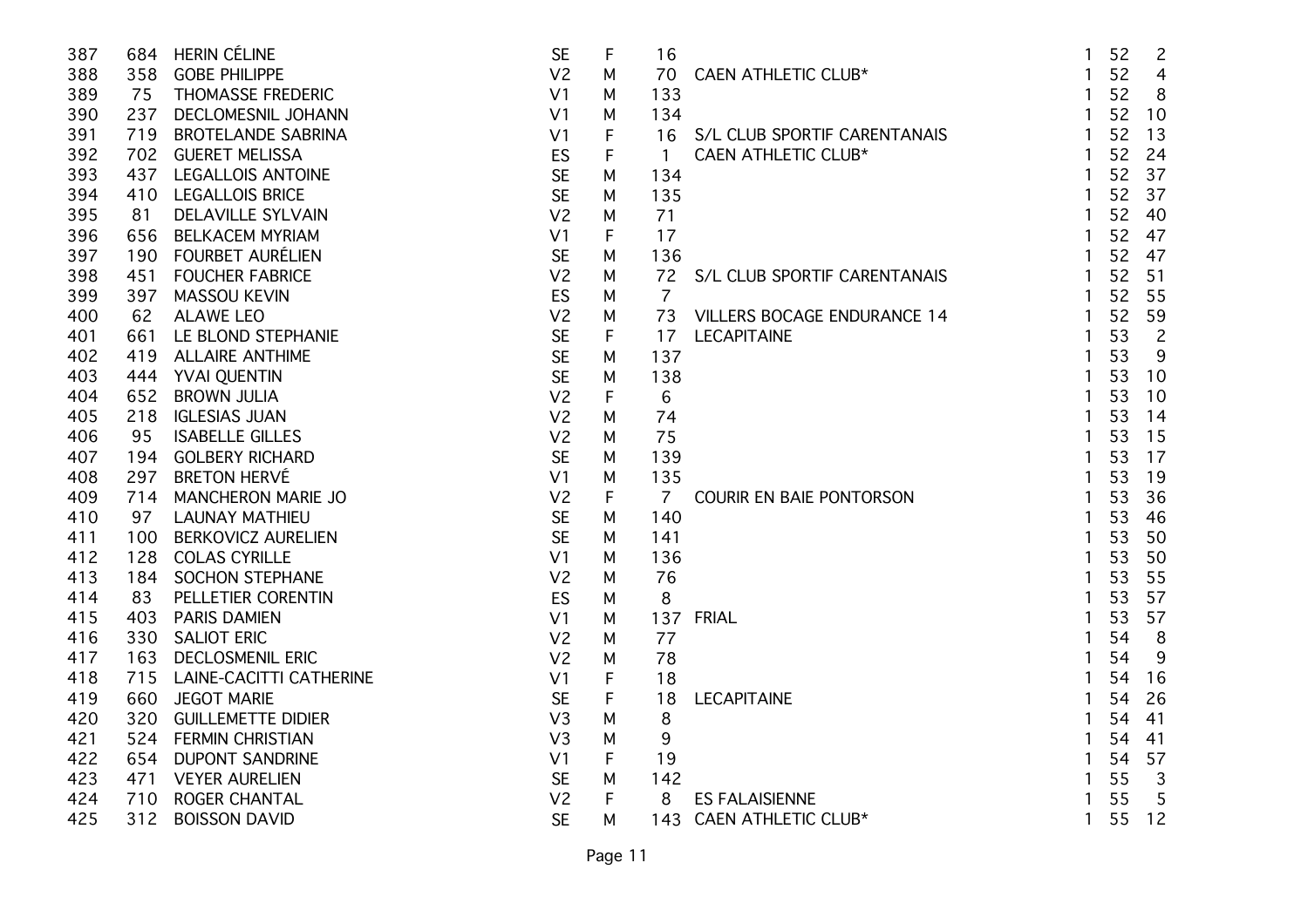| 426 | 82  | <b>LECLERC BENOIT</b>       | <b>SE</b>      | M | 144            |                                           |                | 55 | 12             |
|-----|-----|-----------------------------|----------------|---|----------------|-------------------------------------------|----------------|----|----------------|
| 427 |     | 313 LOISEAU DAMIEN          | V <sub>1</sub> | М |                | 138 CAEN ATHLETIC CLUB*                   |                | 55 | 13             |
| 428 |     | 314 YAN ANDRE               | V <sub>4</sub> | M | $\overline{1}$ | <b>CAEN ATHLETIC CLUB*</b>                | $\mathbf{1}$   | 55 | 15             |
| 429 |     | 305 DASTAIN TOTOCHE         | V <sub>2</sub> | M | 79             |                                           | $\mathbf{1}$   | 55 | 27             |
| 430 | 384 | MOUCHEL ERIC                | V <sub>1</sub> | M | 139            | LES MOLLETS LYSTRIENS                     | $\mathbf{1}$   | 55 | 27             |
| 431 |     | 176 LETOURNEUR YANN         | V <sub>1</sub> | M | 140            |                                           | $\mathbf{1}$   | 55 | 41             |
| 432 | 480 | <b>MOALIC ANTHONY</b>       | <b>SE</b>      | м | 145            |                                           | 1              | 55 | 47             |
| 433 | 474 | MESLET OLIVIER              | <b>SE</b>      | м | 146            |                                           |                | 55 | 56             |
| 434 | 98  | <b>DESLOGES JULIEN</b>      | <b>SE</b>      | м | 147            |                                           |                | 56 | $\overline{0}$ |
| 435 | 234 | <b>BOYER TERENCE</b>        | <b>SE</b>      | M | 148            |                                           |                | 56 | 9              |
| 436 | 343 | LOZACH MARY JOHNNY          | V <sub>1</sub> | M | 141            | <b>CA LISIEUX</b>                         |                | 56 | 10             |
| 437 | 105 | <b>DEFAYE JEAN-PHILIPPE</b> | <b>SE</b>      | M | 149            |                                           |                | 56 | 19             |
| 438 |     | 724 VANHERZEEKE GAELLE      | <b>SE</b>      | F | 19             |                                           | 1              | 56 | 24             |
| 439 | 441 | <b>DESHAYES FRANCK</b>      | V <sub>1</sub> | M | 142            |                                           | $\mathbf{1}$   | 56 | 35             |
| 440 | 170 | <b>ADAM FREDERIC</b>        | V <sub>1</sub> | M | 143            | EA MONDEVILLE HEROUVILLE*                 | $\mathbf{1}$   | 56 | 37             |
| 441 | 662 | <b>IBALD LYDIA</b>          | ES             | F | $\overline{2}$ |                                           | $\mathbf{1}$   | 57 | $\mathbf{1}$   |
| 442 | 510 | <b>BERNINI CARL</b>         | V <sub>1</sub> | М |                | 144 S/L ESTUAIRE DE LA DIVES ATHLE        | $\mathbf{1}$   | 57 | 3              |
| 443 | 354 | <b>AGAESSE PIERRE</b>       | <b>SE</b>      | M | 150            |                                           | $\mathbf{1}$   | 57 | 8              |
| 444 | 63  | <b>LACOTE DOMINIQUE</b>     | V <sub>1</sub> | M | 145            |                                           | $\mathbf{1}$   | 57 | 19             |
| 445 | 251 | PICOT MICHEL                | V <sub>2</sub> | M | 80             | COURIR POUR LES TRISOMIQUES               | $\overline{1}$ | 57 | 23             |
| 446 | 210 | DOBROWOLSKI ANTOINE         | V <sub>3</sub> | M | 10             | <b>PIERCAN SAS</b>                        | $\mathbf{1}$   | 57 | 43             |
| 447 |     | 328 MOREAU KEVIN            | ES             | M | 9              | ENCORE UN GRAND MOMENT DE SPORT A THERE 1 |                | 57 | 49             |
| 448 | 79  | <b>DALIGAUX ARNAUD</b>      | <b>SE</b>      | M | 151            |                                           |                | 57 | 50             |
| 449 |     | 729 EL BOUDRAPJ FADOUA      | <b>SE</b>      | F | 20             |                                           | 1              | 57 | 55             |
| 450 | 721 | <b>DUVAL STEPHANIE</b>      | V <sub>1</sub> | F | 20             |                                           | $\mathbf{1}$   | 57 | 55             |
| 451 |     | 465 DUVAL MICKAEL           | V <sub>1</sub> | M | 146            |                                           | 1              | 57 | 55             |
| 452 | 701 | PEILLON AURÉLIE             | <b>SE</b>      | F | 21             |                                           |                | 58 | $\overline{4}$ |
| 453 | 386 | MARIE HUET JOHAN            | V <sub>1</sub> | M | 147            | ASL CD CALVADOS                           |                | 58 | 10             |
| 454 | 490 | <b>DILOO ISMAEL</b>         | <b>SE</b>      | M | 152            |                                           |                | 58 | 21             |
| 455 | 683 | LETERRIER DOROTHEE          | <b>SE</b>      | F | 22             |                                           |                | 58 | 22             |
| 456 | 291 | HUBERT OLIVIER              | V <sub>2</sub> | M | 81             |                                           | 1              | 58 | 23             |
| 457 | 523 | <b>BAYART JIMMY</b>         | <b>SE</b>      | M | 153            |                                           | 1              | 58 | 32             |
| 458 | 244 | PELUCCHI PAUL               | V <sub>2</sub> | M | 82             | COURIR POUR LES TRISOMIQUES               | $\mathbf{1}$   | 58 | 39             |
| 459 | 225 | MAINE SÉBASTIEN             | V <sub>1</sub> | M | 148            |                                           | 1              | 58 | 59             |
| 460 |     | 169 LOUAZEL JEAN CLAUDE     | V <sub>2</sub> | M | 83             |                                           |                | 59 | $\overline{0}$ |
| 461 | 669 | <b>HARTVICK LOUISE</b>      | <b>SE</b>      | F | 23             |                                           | 1              | 59 | 3              |
| 462 | 670 | <b>HARTVICK ANNE-SOPHIE</b> | V <sub>2</sub> | F | 9              |                                           |                | 59 | 3              |
| 463 | 156 | <b>HARTVICK EMMANUEL</b>    | V <sub>2</sub> | м | 84             |                                           |                | 59 | 3              |
| 464 | 357 | <b>GASPARI ROMAIN</b>       | <b>SE</b>      | м |                | 154 CAEN ATHLETIC CLUB*                   |                | 59 | $\overline{7}$ |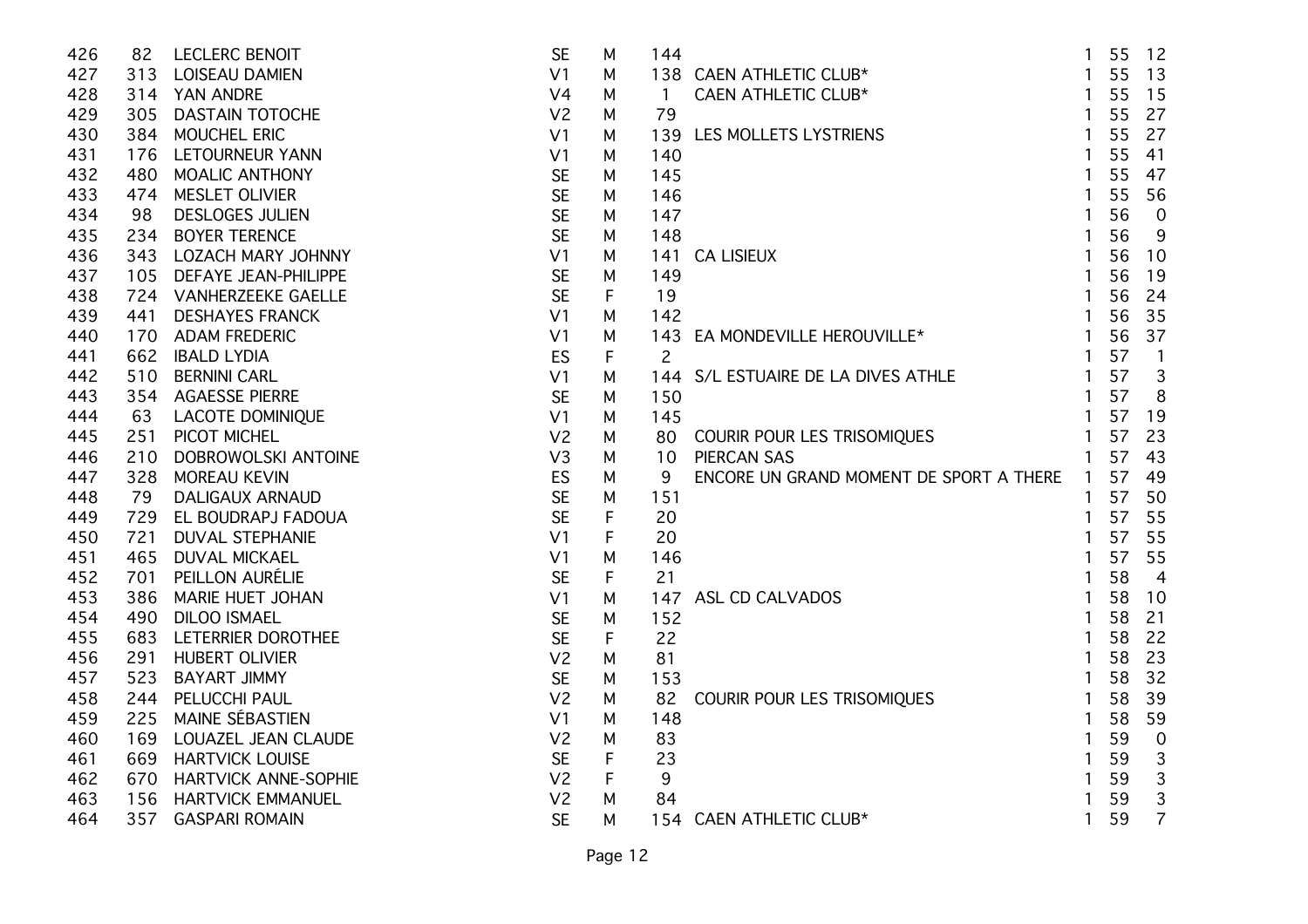| 465 |     | 668 JACQUOT CÉLINE         | <b>SE</b>      | F | 24             |                                         | $\mathbf{1}$   | 59       | 13             |
|-----|-----|----------------------------|----------------|---|----------------|-----------------------------------------|----------------|----------|----------------|
| 466 | 61  | <b>BOUTIER KRISTOV</b>     | V <sub>2</sub> | M | 85             |                                         |                | 59       | 14             |
| 467 |     | 191 FEUFEU PHILIPPE        | V <sub>1</sub> | M | 149            |                                         |                | 59       | 30             |
| 468 |     | 277 LUKACS EMERIK          | <b>SE</b>      | M | 155            | <b>EXAEQUO CDS</b>                      | $\mathbf{1}$   | 59       | 44             |
| 469 | 99  | VIMOND DOMINIQUE           | V <sub>1</sub> | M | 150            |                                         |                | 59       | 45             |
| 470 | 270 | <b>SANFAUTE MATHIAS</b>    | V <sub>1</sub> | M | 151            | EXAEQUO CDS                             |                | 59       | 47             |
| 471 | 674 | <b>CANU SOPHIE</b>         | V <sub>2</sub> | F | 10             | ETOILE SPORTIVE LIVAROTAISE SE          | $\mathbf{1}$   | 59       | 53             |
| 472 | 301 | <b>COTENTIN DIDIER</b>     | V <sub>4</sub> | M | $\overline{c}$ |                                         | $\overline{c}$ | $\Omega$ | 21             |
| 473 | 159 | <b>DEGANNE JACKY</b>       | V3             | М | 11             | S/L A. CHERBOURG MARATHON               | $\overline{c}$ | 0        | 38             |
| 474 | 678 | <b>DESPIERRES CAROLINE</b> | <b>SE</b>      | F | 25             |                                         | $\overline{c}$ | 0        | 38             |
| 475 | 664 | <b>NOBLET LINA</b>         | V <sub>1</sub> | F | 21             | <b>TEAM CHATEL</b>                      | $\overline{c}$ |          | $\overline{4}$ |
| 476 | 125 | <b>JULIENNE YANNICK</b>    | V <sub>2</sub> | M | 86             | <b>TEAM CHATEL</b>                      | $\overline{c}$ |          | 5              |
| 477 |     | 282 COUROIS RAPH           | V <sub>1</sub> | М |                | 152 EXAEQUO CDS                         | $\overline{c}$ | 1        | 15             |
| 478 | 279 | <b>RENAUD FABRICE</b>      | V <sub>1</sub> | М | 153            | <b>EXAEQUO CDS</b>                      | $\overline{c}$ | 1        | 15             |
| 479 | 80  | <b>VERMEULEN MATHIEU</b>   | <b>SE</b>      | M | 156            |                                         | $\overline{c}$ | 1        | 43             |
| 480 |     | 676 LORY MURIEL            | V <sub>2</sub> | F | 11             |                                         | $\overline{c}$ | 2        | 16             |
| 481 | 84  | <b>LAVABRE THIBAUT</b>     | <b>SE</b>      | М | 157            |                                         | $\overline{c}$ | 2        | 26             |
| 482 | 725 | <b>NOVE CHRISTINE</b>      | V <sub>2</sub> | F | 12             |                                         | $\overline{c}$ | 2        | 29             |
| 483 | 468 | <b>BAZIL ROMEO</b>         | V <sub>1</sub> | М | 154            |                                         | $\overline{c}$ | 3        | $\overline{2}$ |
| 484 | 110 | <b>MOISON BRUNO</b>        | V <sub>1</sub> | M |                | 155 LECAPITAINE                         | $\overline{c}$ | 3        | 30             |
| 485 | 359 | <b>GOBE FREDERIC</b>       | V <sub>1</sub> | M |                | 156 CAEN ATHLETIC CLUB*                 | $\overline{c}$ | 3        | 37             |
| 486 | 315 | <b>MARIE TONY</b>          | V <sub>2</sub> | M | 87             | CAEN ATHLETIC CLUB*                     | $\overline{c}$ | 3        | 37             |
| 487 |     | 304 MALO NICOLAS           | V <sub>1</sub> | M | 157            |                                         | $\overline{c}$ | 3        | 51             |
| 488 |     | 482 HUQUET FLORIAN         | <b>SE</b>      | М | 158            |                                         | $\overline{c}$ | 3        | 54             |
| 489 |     | 717 LEPLONT CLOTHILDE      | V <sub>1</sub> | F | 22             | S/L CLUB SPORTIF CARENTANAIS            | $\overline{c}$ | 3        | 54             |
| 490 |     | 726 LHOSPITALIER FANNY     | <b>SE</b>      | F | 26             |                                         | $\overline{c}$ | 4        | 8              |
| 491 |     | 512 MOISAN YANN            | V <sub>1</sub> | M | 158            |                                         | $\overline{c}$ | 4        | 31             |
| 492 |     | 699 LEROUX ELISE           | <b>SE</b>      | F | 27             | ENCORE UN GRAND MOMENT DE SPORT A THERE | $\overline{c}$ | 4        | 40             |
| 493 | 672 | <b>BERRIER LAËTITIA</b>    | <b>SE</b>      | F | 28             |                                         | 2              | 5        | $\overline{2}$ |
| 494 |     | 716 HERARD ZOE             | <b>SE</b>      | F | 29             |                                         | $\overline{c}$ | 5        | $\overline{7}$ |
| 495 | 239 | <b>FLORENTIN GILLES</b>    | V <sub>2</sub> | М | 88             | EXAEQUO CDS                             | $\overline{c}$ |          | 42             |
| 496 |     | 135 FITZNER PATRICE        | V <sub>2</sub> | M | 89             |                                         | $\overline{c}$ | 6        | 22             |
| 497 | 108 | <b>CARA ANTONI</b>         | V <sub>1</sub> | M | 159            |                                         | $\overline{c}$ | 6        | 34             |
| 498 | 106 | <b>BUSNEL STEPHANE</b>     | V <sub>2</sub> | M | 90             |                                         | $\overline{c}$ | 6        | 47             |
| 499 | 655 | <b>BERNARD SANDRINE</b>    | V <sub>1</sub> | F | 23             |                                         | $\overline{c}$ | 7        | 27             |
| 500 | 85  | <b>BERNARD ERIC</b>        | V <sub>1</sub> | M | 160            |                                         | $\overline{c}$ | 7        | 27             |
| 501 |     | 692 TRUFFAUT SANDRINE      | V <sub>1</sub> | F | 24             | CAEN ATHLETIC CLUB*                     | $\overline{c}$ | 7        | 41             |
| 502 |     | 712 YVARD PATRICIA         | V <sub>2</sub> | F | 13             | <b>ES FALAISIENNE</b>                   | $\overline{c}$ | 8        | 11             |
| 503 | 368 | <b>DESCHAMPS MEHIM</b>     | <b>SE</b>      | М | 159            |                                         | $\overline{c}$ | 8        | 14             |